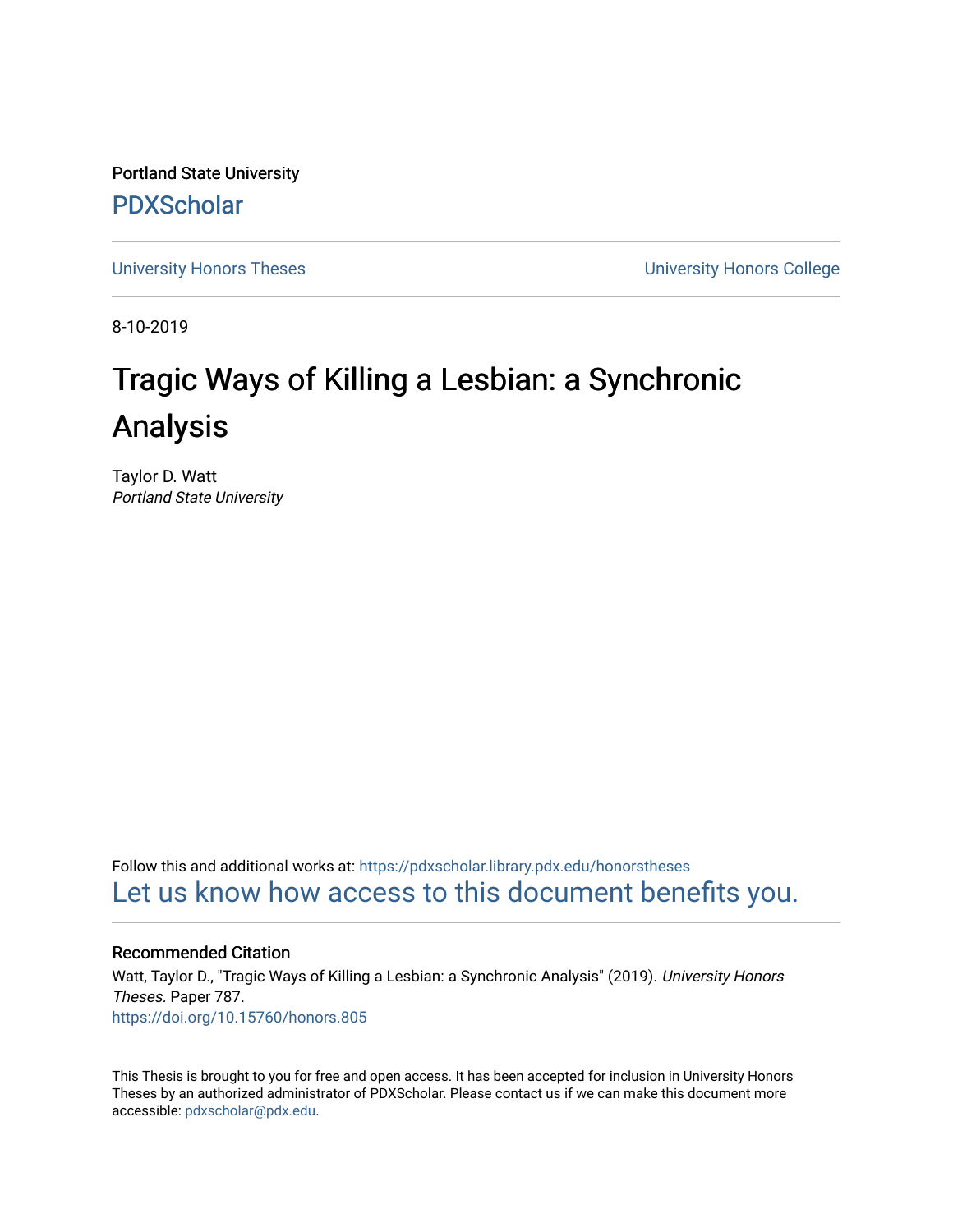Tragic Ways of Killing a Lesbian:

A Synchronic Analysis

Taylor D. Watt

Portland State University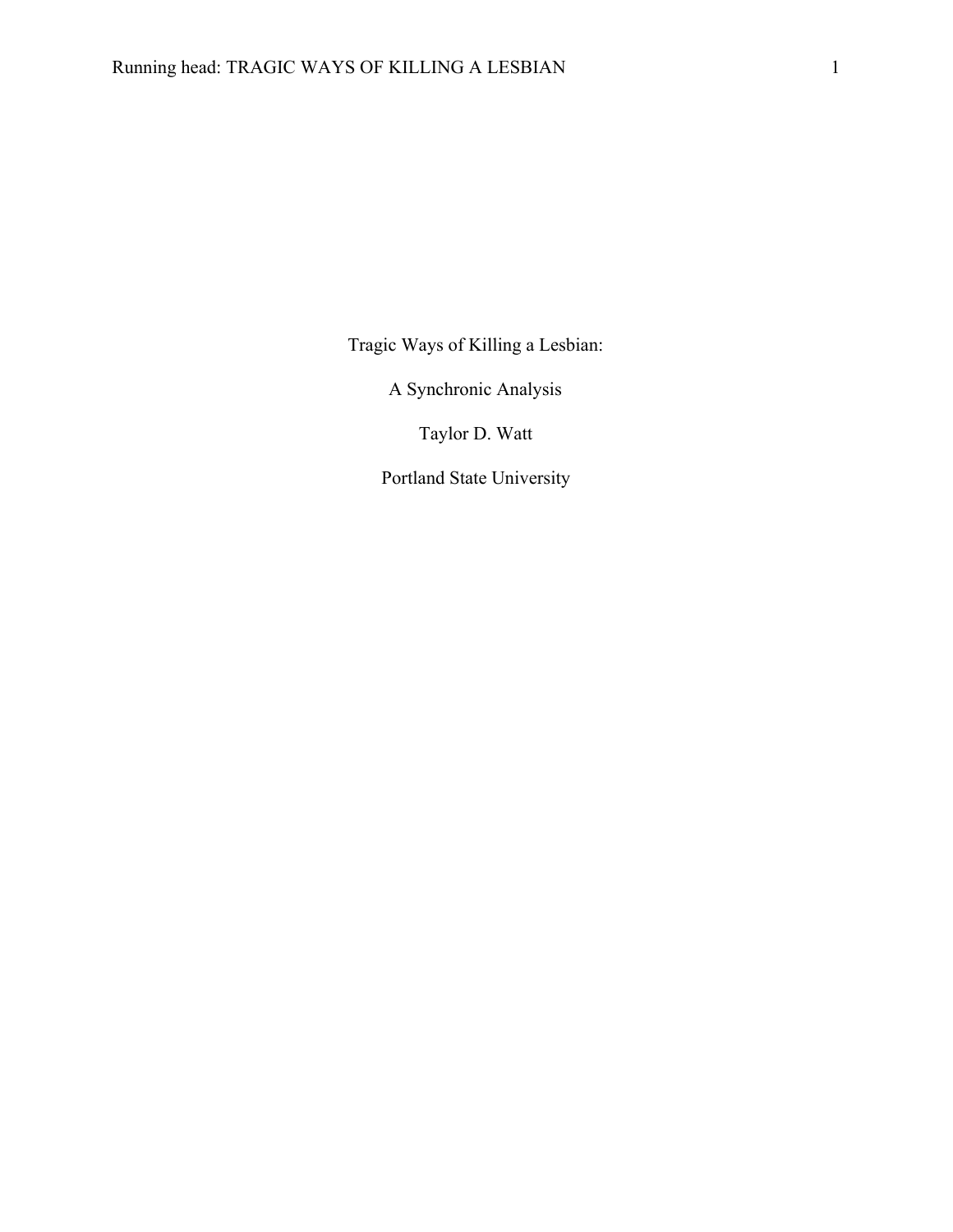#### Abstract

Following an increase in queer characters over the last few decades, representation of the LGBTQ+ (Lesbian, Gay, Bisexual, Transgender, Queer, etc.) community on television has become a particularly rich field of inquiry for interdisciplinary scholars. One area of interest, the death of contemporary lesbian characters, remains fairly underdeveloped. This thesis attempts to identify structural patterns in the deaths of lesbian characters by subjecting their narrative arcs to structural analysis, specifically a method of linguistic analysis developed by the Swiss linguist Ferdinand de Saussure. I identify structural patterns in the deaths of 6 lesbian characters which took place between the years 2013-2017, as they relate to narrative context, and extract meaning from those patterns. The stability of patterns' features across the sample will be questioned, specifically how they relate to "the closet" originally discussed in Sedgwick (1990) and Joyrich's (2009) work.

*Keywords:* structural analysis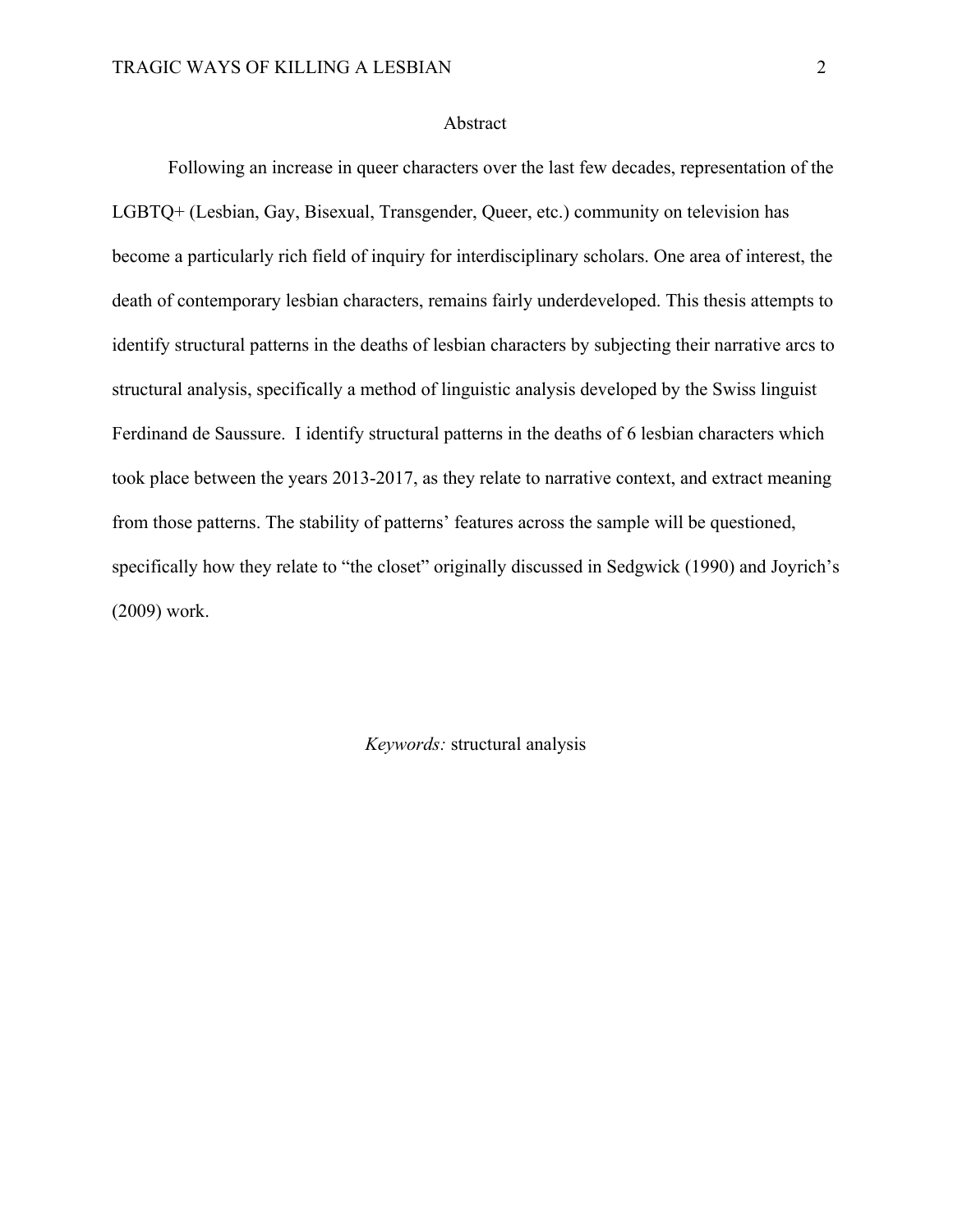Tragic Ways of Killing a Lesbian:

#### A Synchronic Analysis

#### **Context**

Since the murder of *The 100*'s recurring lesbian character, Lexa, in 2016, the death of lesbian characters has become a trope of ongoing conversation in the public sphere via social media platforms (Waggoner, 2017). The circumstances surrounding Lexa's death triggered outrage among the LGBTQ+ community, not unlike Tara's death in *Buffy the Vampire Slayer* (DeKnight, 2002; Waggoner, 2017). Waggoner witnessed this phenomenon first-hand while examining fan response to television shows. Social media campaigns using the "#BuryYourGays" and "#LGBTFansDeserveBetter" in Twitter posts, which directly targeted the writers and producer of *The 100*, went viral (rapidly circulating online) almost immediately after the fatal episode was aired (Waggoner, 2017; see also "Fans revolt after gay TV character killed off", 2016). This campaign gained so much attention that Waggoner recommends online activism as a form of advocacy in the digital age (p. 1889).

Fan response on social media highlighted an otherwise overlooked fact: 2016 proved particularly fatal for lesbian and bisexual women ("All Dead Lesbian and Bisexual Women on TV 2016-2017", 2016), "with at least 12 characters killed since the beginning of 2016" (GLAAD [Gay & Lesbian Alliance Against Defamation], 2016, p. 7). The non-profit, LGBT Fans Deserve Better, reported in 2017 that 61 lesbian characters, of the 288 who leave their respective shows between the years 1976-2016, die. This means that roughly 20% of all dead lesbian characters represented over a 40 year period on broadcast, cable, premium, and streaming services died in 2016.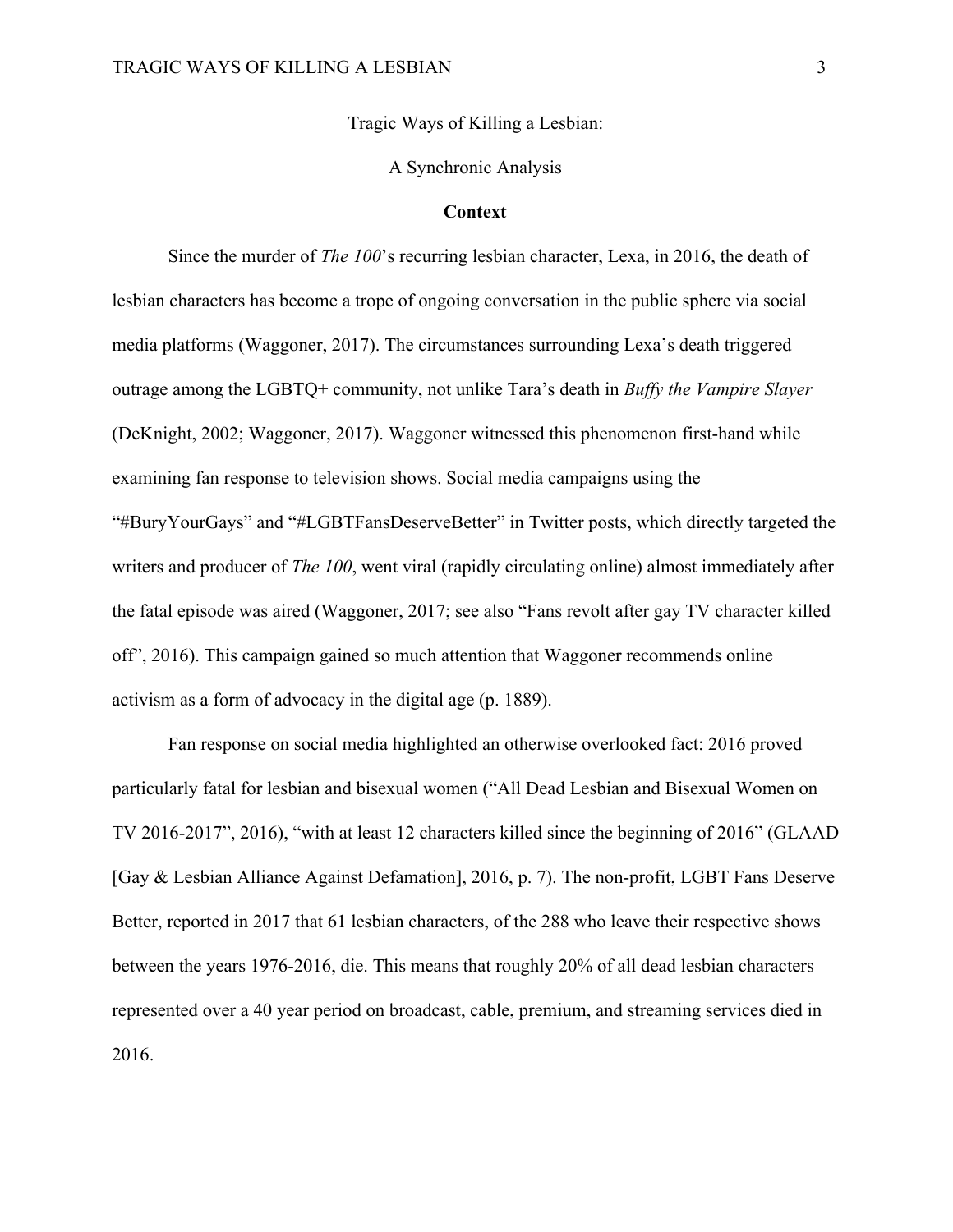GLAAD (2017) believes that "Bury Your Gays" is still a "decades-long trend" (p. 6). In their 2018-2019 edition of *Where We Are on TV*, they claim that "programming has yet to catch up" to the number of lesbian characters represented in the years prior ( p.8). Over the last two decades, the amount of lesbian characters on television has increased dramatically: 27 in the 1990's, 104 in the 2000's, and 207 between 2010-2016. This is seen by organizations like GLAAD as a potential positive for the LGBTQ+ community. Yet, as Joyrich (2009) reminds us, more representation does not mean better representation. When looking at the onscreen deaths of lesbian women, one must thoroughly seek out and reflect on the work done by chains of signifiers which constitute a larger system of television, that of "the closet". However passively this system is constructed, it still influences those who are conditioned to accept it. So, where are we *truly* on TV?

## **Introduction**

In the passages that follow, I identify structural patterns in the deaths of 6 lesbian characters which took place between the years 2013-2017, as they relate to narrative context, and extract meaning from those patterns. The stability of patterns' features across the sample will be questioned, specifically how they relate to "the closet" originally discussed in Sedgwick (1990) and Joyrich's (2009) work. This will be conducted using a Saussurean method of analysis.

#### **Linguistic Systems and Gender Representation**

The French social and political historian, Nicole Loraux examined the relationships between Athens' complex civic framework, which excluded women from the rights of citizenship (Monoson, 1997, p. 302), and its representation in drama, which was the only place for Athenian women in the public sphere (p. 303). In an early publication (1981/1994), Loraux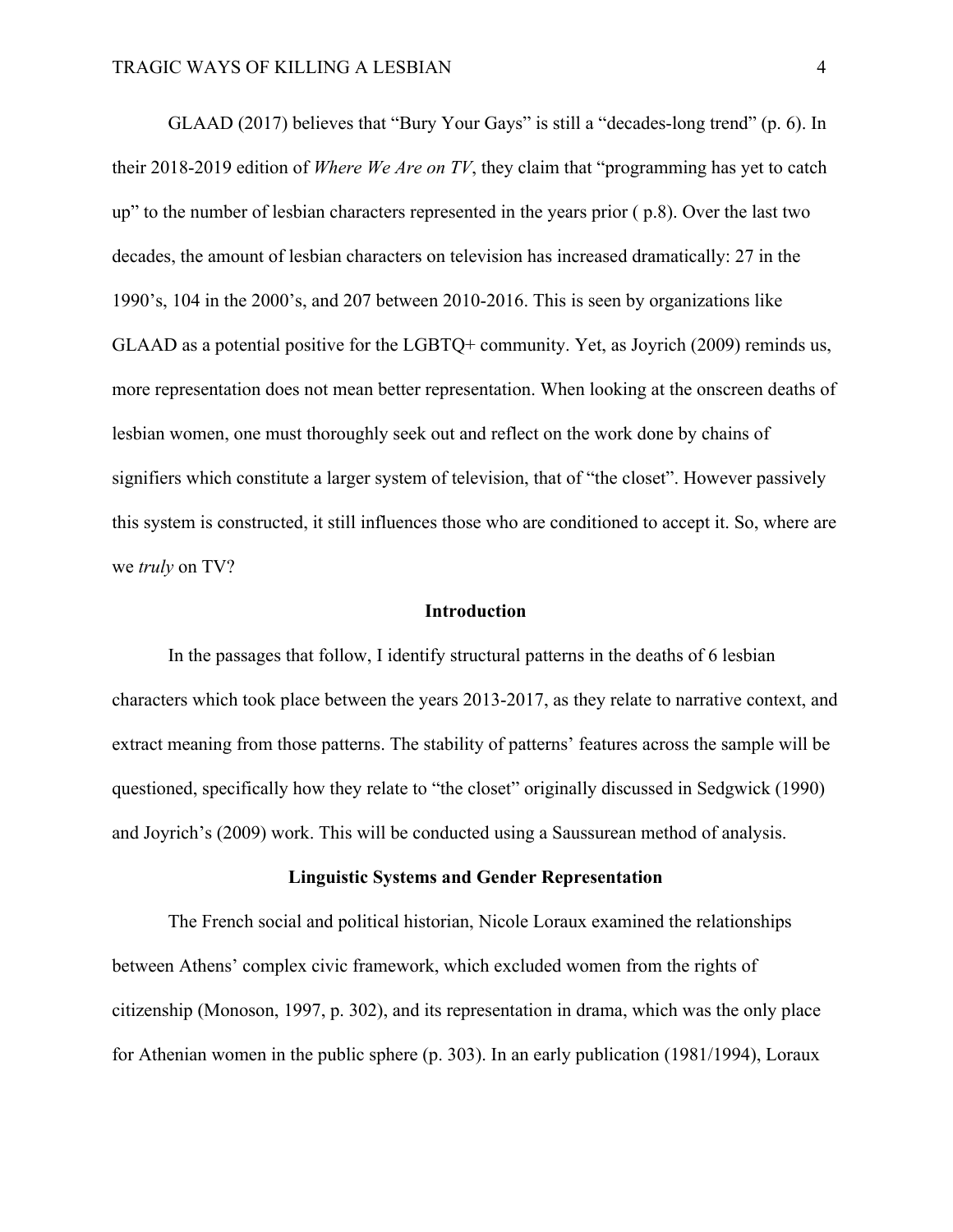introduces classical Athenian women in comedy and tragedy as a line of inquiry. A (1997) review of Loraux's (1981/1994) text summarizes one of her most critical arguments: the only way women could integrate themselves "into the civic body" (Monoson, p. 303) was to become symbols in narrative performance. Four years after Loraux's original assertion, she details the tragic construction of suicide, sacrifice, and briefly murder, dissecting definitive Athenian texts in what is one of the most compact works of scholarship she ever produced (1985/1991). To do so, she carefully examines the choice of weapons, the importance of virginity, and the regions of the body harmed (p. v).

Gender absolutely determines representation in Greek tragedy, for Loraux. Man's death is heroic  $(p, 7)$ ; it is by the sword, "the emblem of a man's demise"  $(p, 11)$ , that a worthy Athenian earns a lengthy funeral oration, such as the one delivered by Pericles (p. 1). If he is not wounded in battle, man is still in control of his own death (p. 14), often through suicide by sword (p. 12). In rare cases, women die this way, however their deaths are still controlled by men. Loraux examines the rare case of the Jocasta of Euripides. Jocasta stabbed herself with the same sword that had killed her sons (p. 14-15). If not for the specific circumstances of her loss, Loraux writes that a more "feminine" instrument of suicide would have been the rope, the weapon of choice for many women in tragedy (p. 10), despite hanging being an "irredeemable dishonor" in Athenian society (p. 9). This paradoxical relationship between the honor of masculine suicide and the dishonor of feminine suicide is the first of many that Loraux points to as being particularly harmful to the Athenian woman's agency.

Loraux similarly argues that the sexuality of a woman determines her death. Virgin women cannot control their own destinies, unlike their married counterparts (p. 31). They are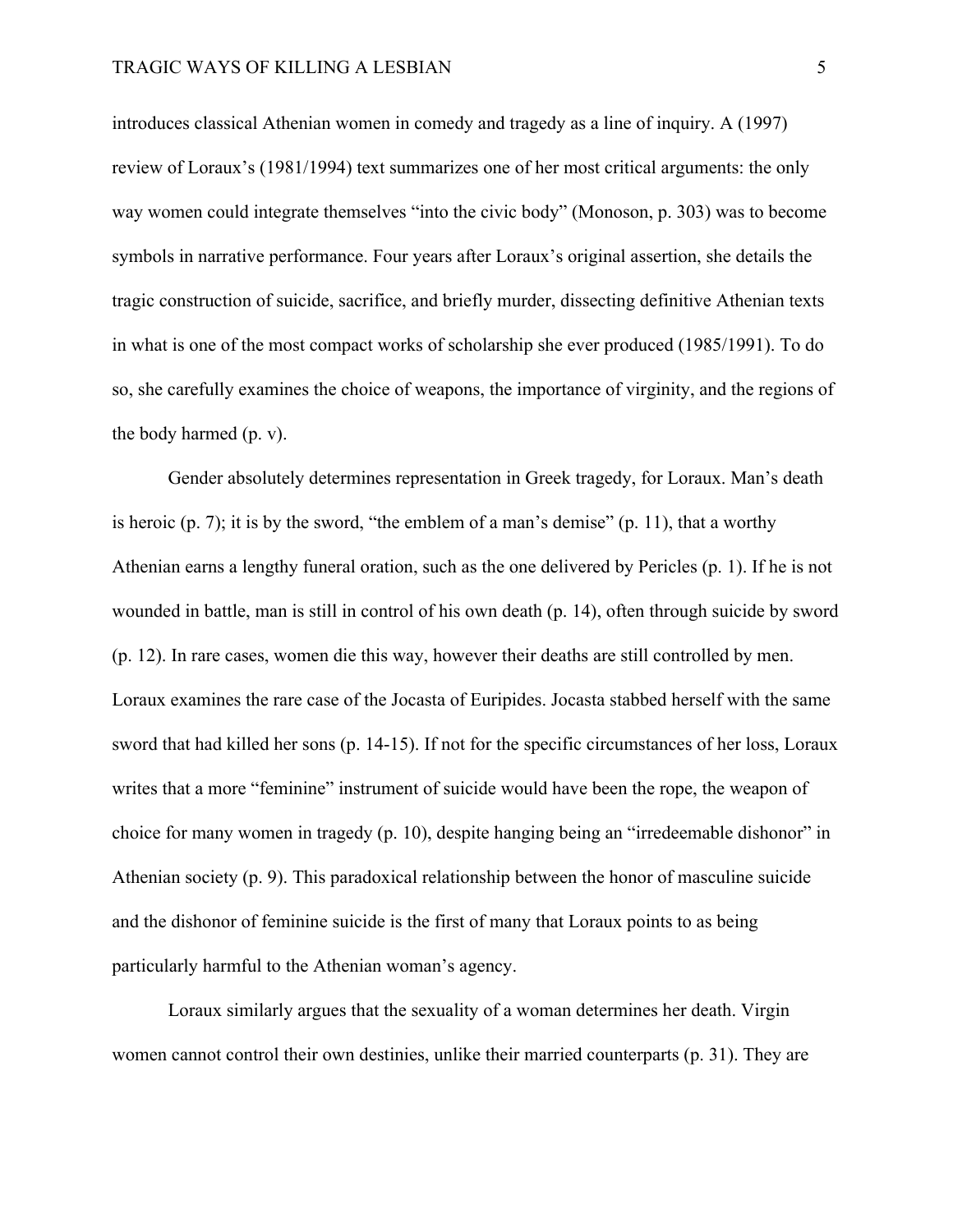#### TRAGIC WAYS OF KILLING A LESBIAN 6

sacrificed, murdered in place of the more traditional domestic animal (p. 32). Most is left to the audience's imagination; the bloody slice of the throat was not performed, it was verbally implied (p. 33). The act of human sacrifice was similarly absent in the everyday life of Athenians, beyond this imposed visualization during theatrical performance (p. 34). In tragedy, however, while men fought wars, virgin women won them by sacrificing their pure bodies for the benefit of the city (p. 35). Despite this, sexual purity is not responsible for the success of a sacrifice, according to Loraux. The outcome is instead dependent on the erotic representation of a virgin's "taming" (p. 65). She surrenders to a male executioner, who takes her virginity with a sacrificial blade (p. 39). Loraux claims that by comparing her body to that of a domesticated animal, and inserting the phallic knife into her flesh, the male Athenians take control of a female Athenian who has yet to be possessed by a husband in marriage.

Ultimately, Loraux reminds us that "everything comes to us through words" (p. vii). The "signifiers", words chosen by Athenian playwrights to evoke certain visualizations, overtly indicate the specifics of a woman's death in tragedy, even the organ to be pierced (p. 49). If a woman has yet to be sacrificed, Loraux indicates that the word *derē*, the front or surface of the neck, is used exclusively in dialogue to identify the area of throat cutting (p. 50). If virgin blood has indeed been spilt, then characters use the signifier *laimos*, Loraux translates to "gullet" (p. 51). The words represent the act: if the surface of a throat has already been pierced, then the blade moves inward (p. 51).

How can we begin to look at Loraux's "signifiers" in tragic death as constituting a system? Her close reading of speech in tragedy and its implications is directly linked to Saussurean linguistic theory. De Saussure, a Swiss linguist whose posthumously released *Course*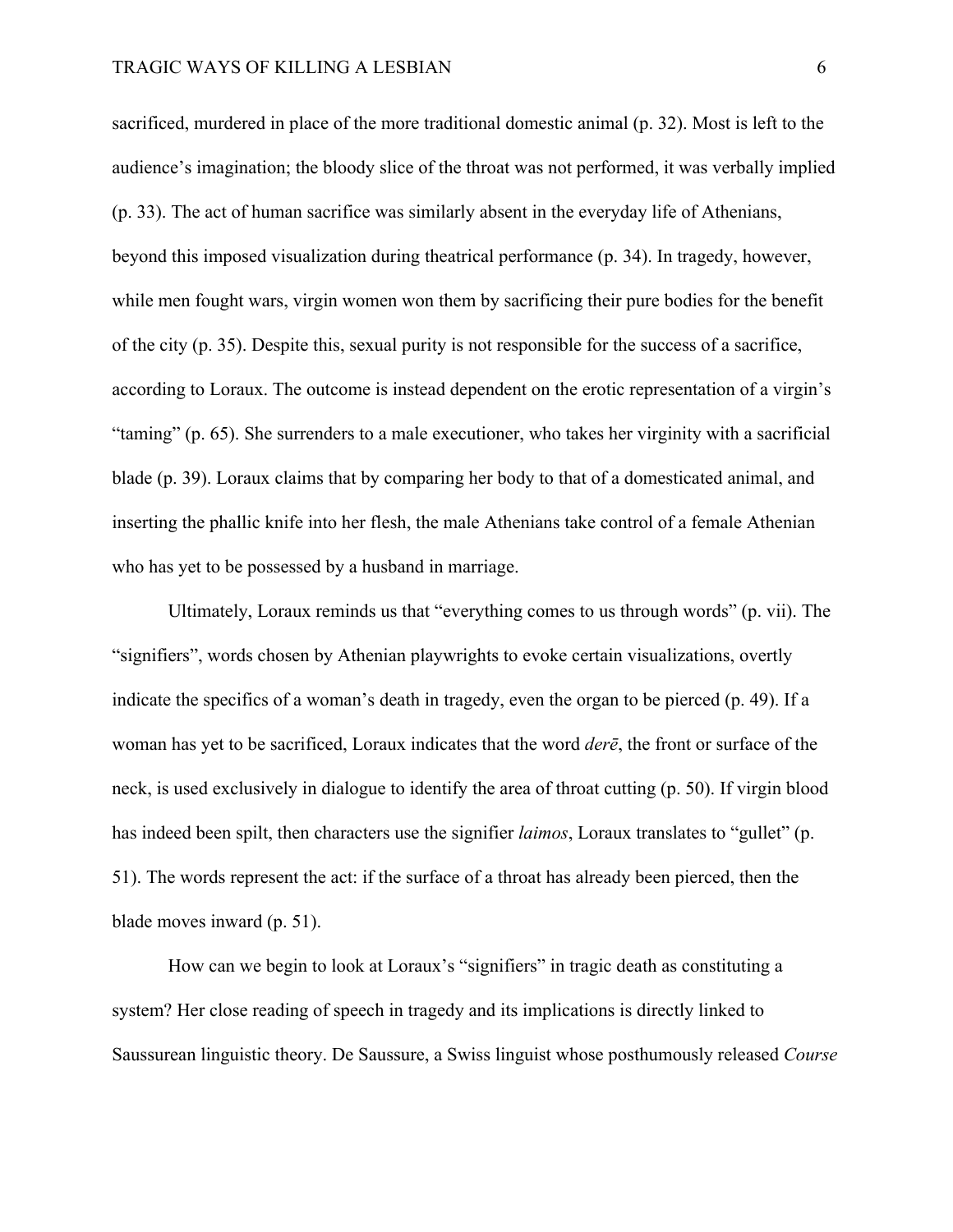*in General Linguistics* (1916/1983) laid the foundation for the Structuralist movement of the twentieth century, describes language as "a social institution", and proposes "semiology" to study signs congruently with social life (p. 15). A semiotician, according to de Saussure, would define language as a system of signs. A sign, in this case, is a combination of signification and symbol, concept and sound pattern, respectively (p. 67). For example, the Greeks' visual or acoustic representation of the symbol: *derē*, our psychological impression of its sound (p. 66), demands a specific conceptualization of sacrifice. De Saussure claims that the relationship between the symbol and its meaning is arbitrary. Different sound patterns can represent the same concept. This is not to suggest that the relationship is accidental. It can instead be understood as conventional.

De Saussure argues that to have a functioning language the relationship between symbol and signification in speech must be relatively fixed, otherwise language could not be implemented in the public sphere. Those who share the same language "will reproduce… approximately… the same signs linked to the same concepts" (p. 13), referred to as "social crystallization". Language itself is passively registered by its native speaker, a physical reflex (p. 14). However, speech requires more active engagement. How "the speaker uses the code provided by the language" and "the psycho-physical mechanisms which enable him to externalise these combinations" (p. 14) demand some action on the part of the individual. So, using de Saussure's theory, if we look at the structure of language as a system of signs, and that system cannot be altered by a single individual's imposition of will other than to substitute whole signs within it by means of speech, then language can only be understood in the collective. There must be shared conventions in place, linguistic structures which make the language what it is.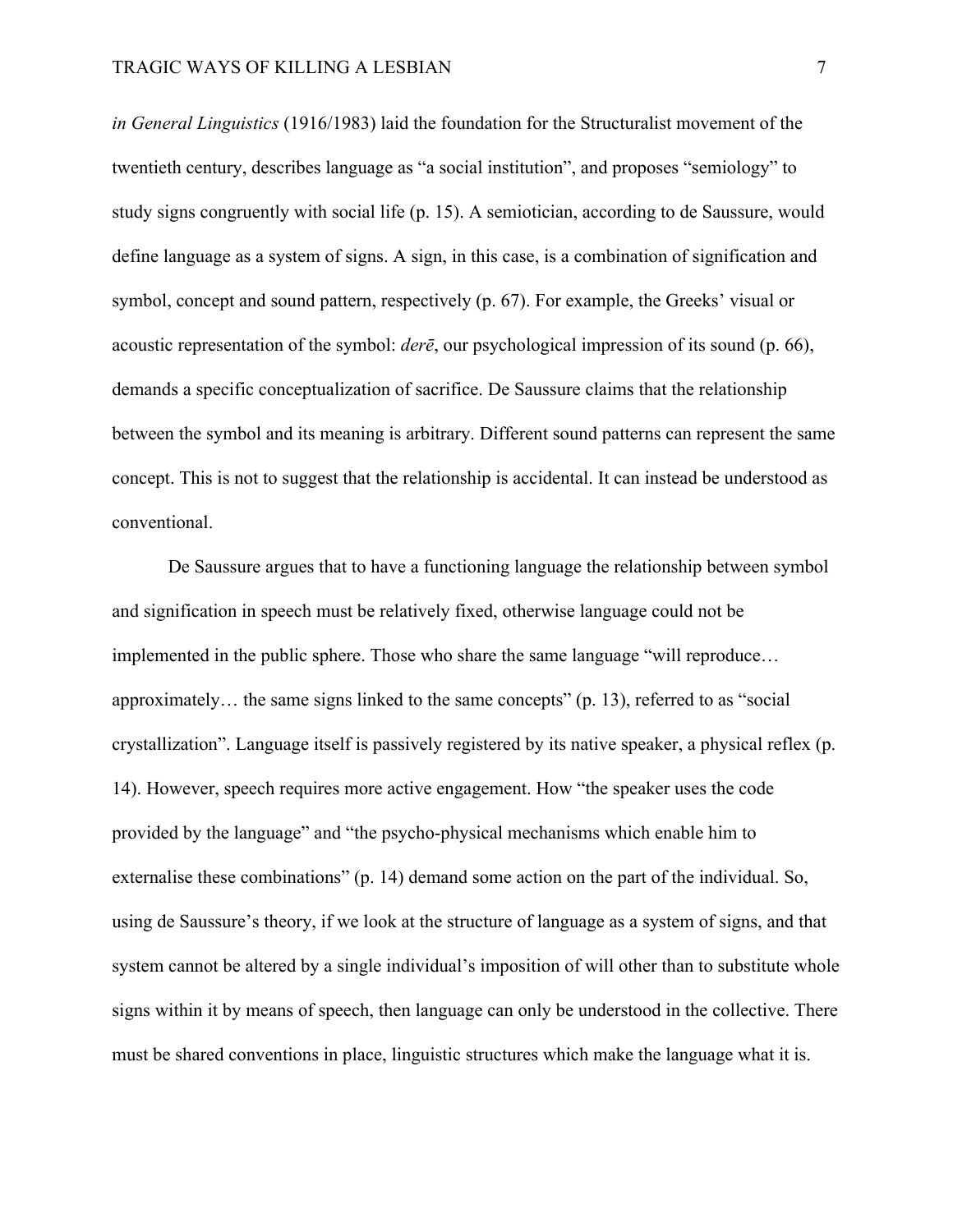The associations which make up a language are collectively agreed upon realities, (p. 15) according to de Saussure.

The connection between de Saussure's "sign" and Loraux's "signifier" is rooted in temporality. Because the linguistic sign is manifested during the act of physical or psychological speech, it must be linear (de Saussure, p. 70). It cannot occupy "more than one dimension simultaneously" (p. 70). Based on the social and narrative contexts of a tragedy, signifiers are placed on a linear timeline syntagmatically, or according to a prescribed syntax. Syntax is the mutually agreed upon structure of signs in a language (p. 13). De Saussure's theory of social crystallization suggests that the acceptance of a certain syntagmatic structure is a passive, socially reinforced act (p. 13). The syntax of Athenian tragic narrative ultimately controls the direction of a female character and the nature of her death, which Loraux describes as a contextually dependent "order prescribed for a killing" (p. 51). If, according to de Saussure, the collective agreement of a society determines a syntagmatic structure, then the gruesome representations of Athenian women in tragedy reflect the majority opinion in Athenian gender politics (Monoson, 1997, p. 303).

Furthermore, the signs chosen in speech, and expressed using syntagmatic guidelines, are at some level a product of one's beliefs. Speech demands physical and psychological efforts to externalize signs (de Saussure, p. 14). Moreover the associative relations which summon a sign or group of signs for the externalization of a particular system are what the unconscious mind of the language user decides is the most important. This is not to be overlooked. The selection of signs in a tragedy, regardless of its male author's conscious awareness of his efforts, suggests this core belief of classical Athens: a woman lacks citizenship and therefore agency. In the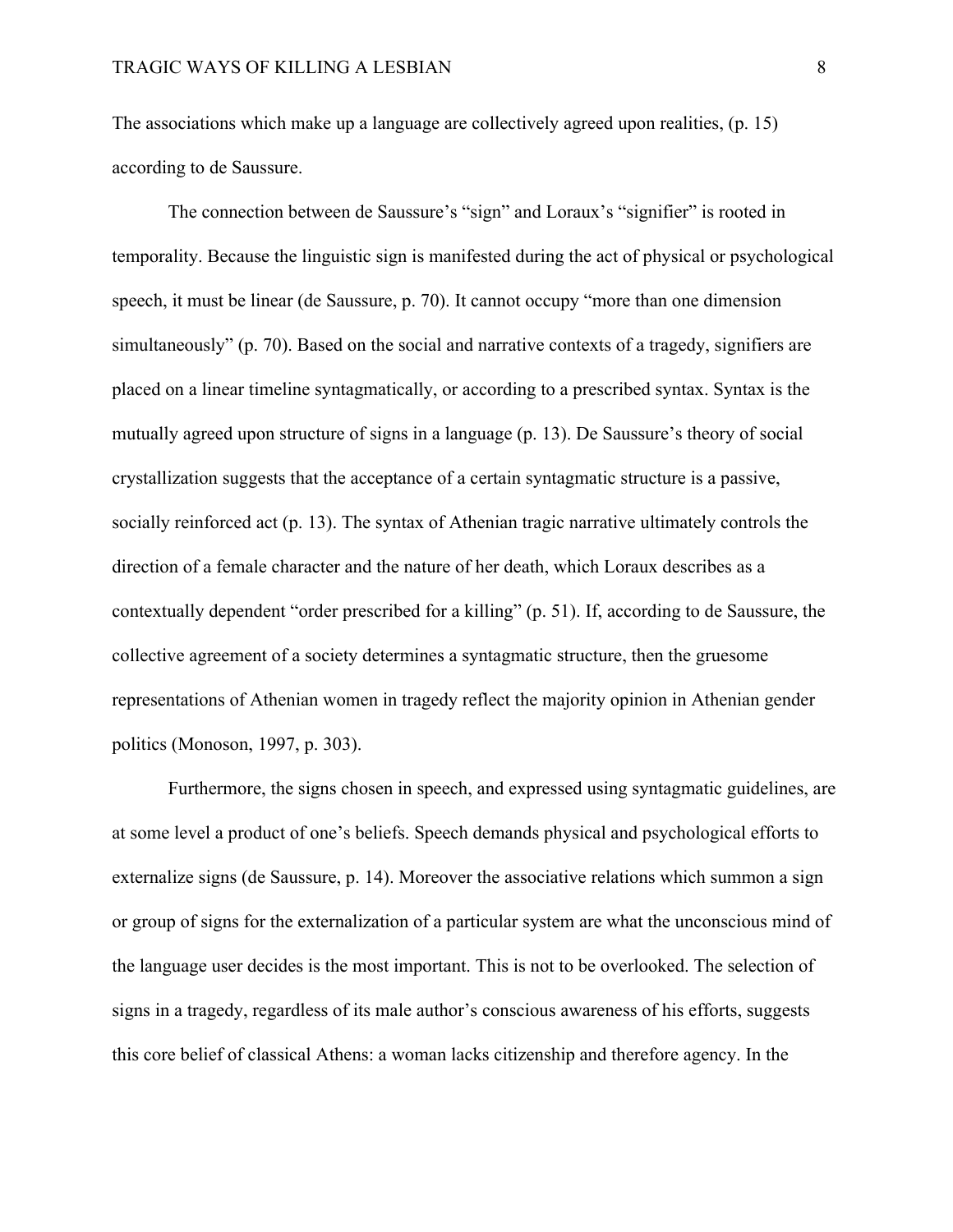opinion of Athenian men, women were "of Athenians" not Athenians themselves, as Monoson so deliberately summarizes. Loraux ultimately demonstrates this in her work, that women belonged to Athenian men in tragedy, even after death.

# **Saussurean Queer Theory**

The representation of homosexual characters has also undergone Saussurean structural analysis. According to Joyrich's (2009) interpretations of Sedgwick's *Epistemology of the Closet* (1990), we develop our knowledge of sexual orientations, the significations, because of "the division imposed between heterosexuality and homosexuality" (Joyrich, p. 21). This idea works congruently with de Saussure. He states that the relationship between signs is differential (p. 113). The context of one sign against another in a sequence forms its meaning (p. 113). Homosexuality and heterosexuality can be "governed by a paradoxical principle" (p. 113) such as this, because they meet two of de Saussure's conditions. They are *dissimilar* in that they are opposites that can be exchanged paradigmatically, and *similar* in that they both represent a syntagm, sexual orientation (p. 113).

Joyrich's *Epistemology of the Console* (2009) focuses more closely on the gatekeepers of knowledge production: the television creators, censors, and their contexts (p. 23). Measures like the Motion Picture Production Code [MPPC], which was originally enacted to stifle representations of the supposedly perverse "aberrations" (p. 21) that were homosexual relationships from American films and television, produced a "lingering logic of the closet" (p. 22) even after it was abolished. Since the Code, homosexuality has become more frequent on the screen (Gross, 2001; Tropiano, 2002; Becker, 2006), and "the closet" more complicated. To build upon Sedgwick's binaries, particularly the "in" vs. "out", Joyrich suggests that broadcast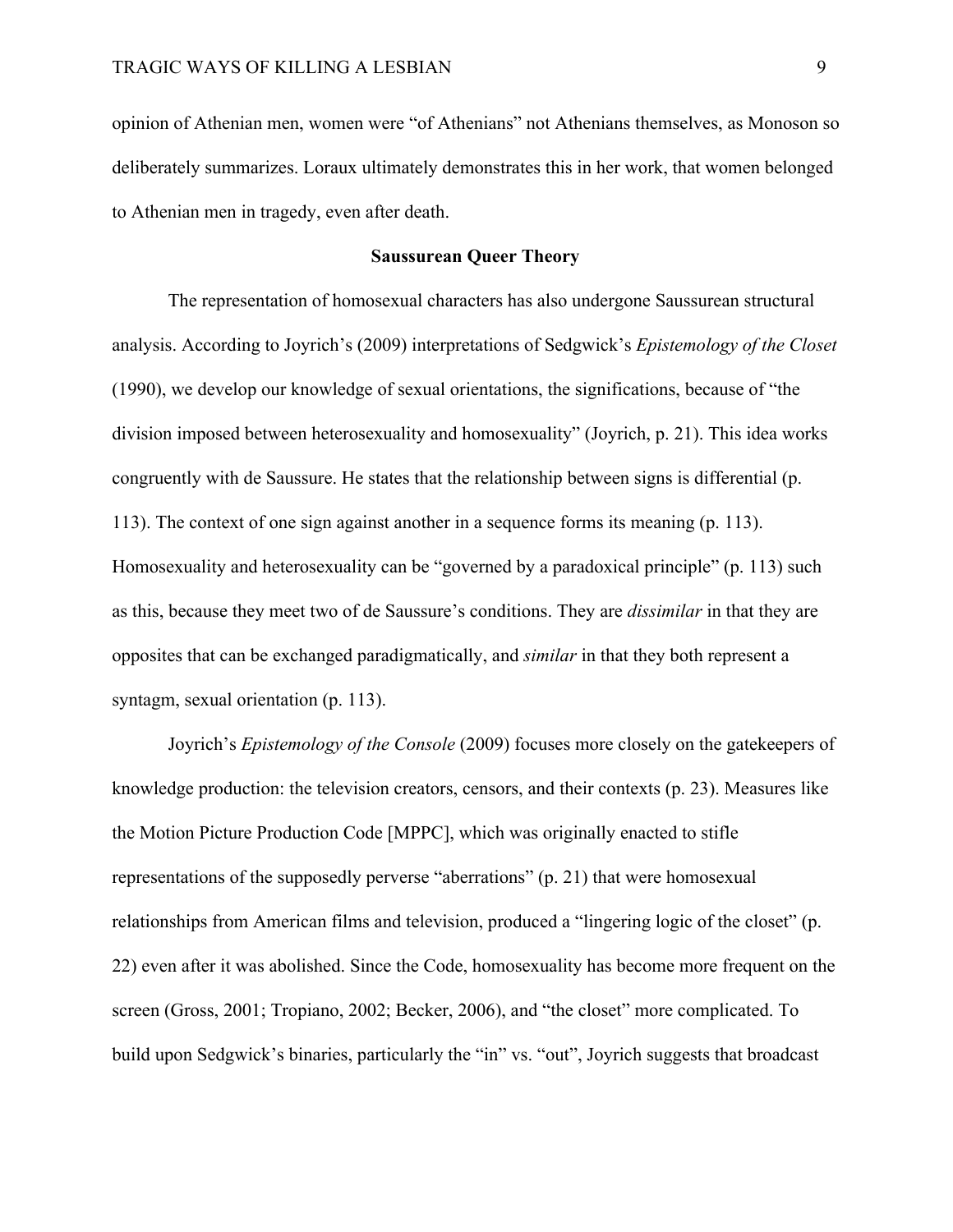television viewers are often forced to infer, detect, or confer homosexuality (p. 28-29). These responsibilities on the part of the viewer are required, even if the character is "out", meaning that their homosexual identity is explicitly indicated in either dialogue or narrative. Joyrich writes that "homosexuality might be known, but not as sexuality" (p. 28), meaning that the signs which identify a character either overtly or covertly as homosexual would not include the actual act of sexuality or desire in practice. This is referred to by Joyrich as "desexualization" (p. 28). The signal "homosexual" may be heard and acknowledged on the part of the viewer, but that viewers signification of the signal "homosexual" is not in any way connected to the actual act of homosexuality, according to this analysis.

Two other representations of sexuality on television are undertaken by Joyrich, the "'knowing gay characters'" (p. 31) and the disclosing gay characters (p. 32-35). The knowing gay characters are fully "out" and "less conflicted" about their sexuality, as opposed to other closeted models. However, this, too, is a disadvantage for the homosexual character. Instead of being a problem to solve, they are the constant educator for viewers (p. 31). They become a commodity, a token, claims Joyrich. While "they may have power *within* their narrative words, they lack power *over* them, the ability to command narrative attention" (p. 31), which is only given to them when they are prompted to explain the hardships of homosexuality that then consume the viewers' signification of it. The disclosing gay character reveals their sexuality to the viewers, unlike the knowing gay character; however "the explicit announcement does not erase TV's implicit (sexual and spectatorial) contract" (p. 33). A character's suggestive disclosure of their sexuality, until the official disclosure is reached, creates a closet which should not have to otherwise exist. In this way, they bend to television's imposition (p. 33).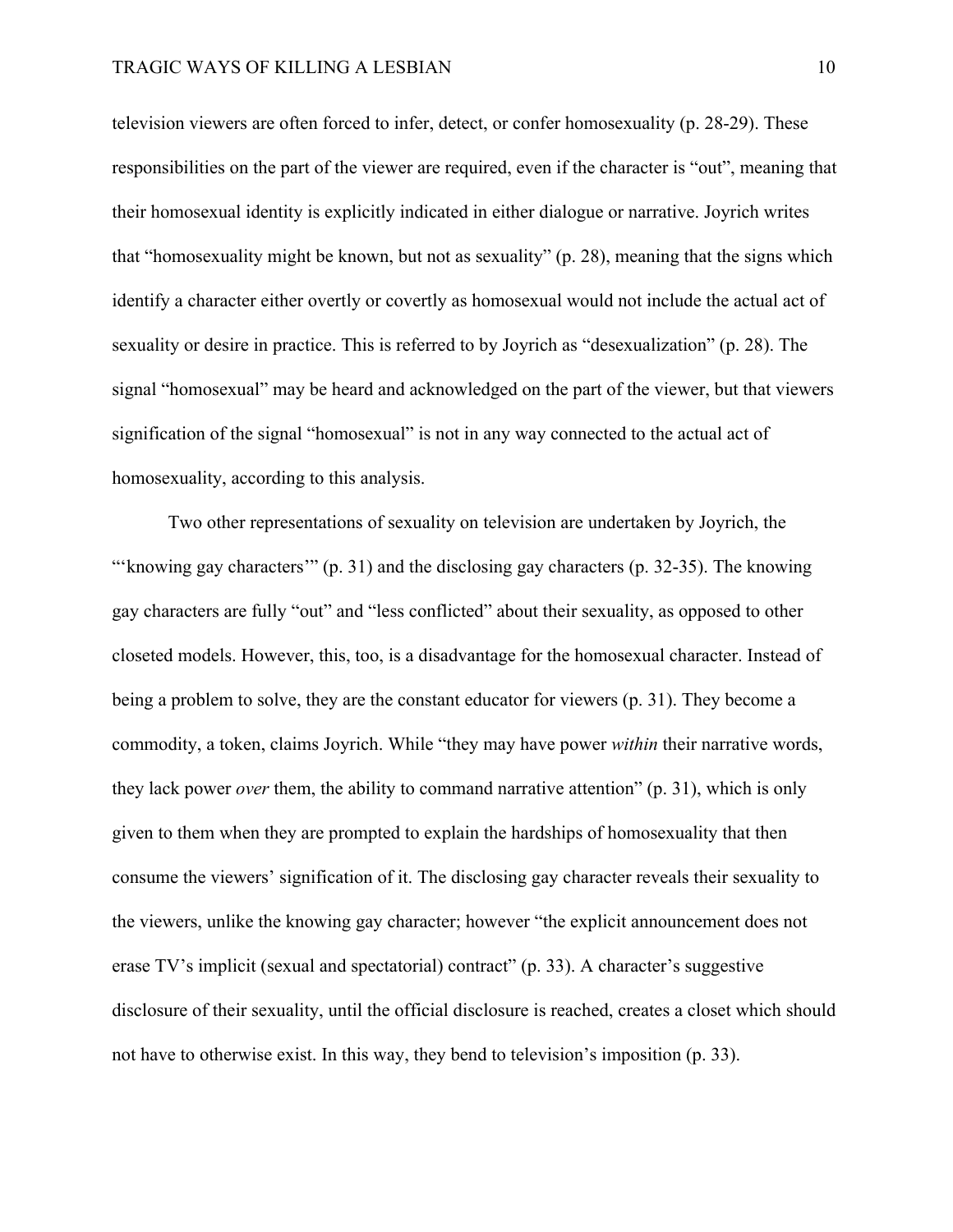Furthermore, when a character hints at their possible homosexuality, those hints cause the signal "homosexual" to become "endleslly replaced and replacable" (p. 34) with puns and innuendos.

To Joyrich, television's "closet" is a system akin to de Saussure's "language". There is a particular syntagmatic structure present, thus a prescribed order and negative relationship between the signs "heterosexual" and "homosexual" as well as "in" and "out", which reinforce Sedgwick's earlier work. Joyrich states that the previous attempt to censor homosexuality from the screen in response to the general society-wide agreement on its immorality, the MPPC, solidified the binary relationships between those signs on television. Since the *official* deregulation of homosexuality, the following representations of homosexual characters have been desexualized, tokenized, closeted, or recloseted, echoing their previous exclusion from the screen (Joyrich, p. 28-35). Looking back to de Saussure, language systems cannot be altered by single individuals, just as one character "coming out" does not spare them from "the tropes by which television's treatment of gay subjects are managed" (Joyrich, p. 33). Therefore, Joyrich demonstrates that the increase of characters and representation on television does not by itself "explode the logic of the closet" (p. 40). This would require the dismantling of a deeply rooted system. A system that is still being called into question years after Joyrich's original publication.

## **Saussurean Methods of Analyses**

De Saussure's (1916/1983) compiled lectures on linguistic theory define and explain two different methods of analysis: diachronic and synchronic. For the purpose of this thesis, I employ synchronic analysis on the texts in the following sample. However, it is equally important to know diachrony's place in the study of linguistics and why it is not applicable here.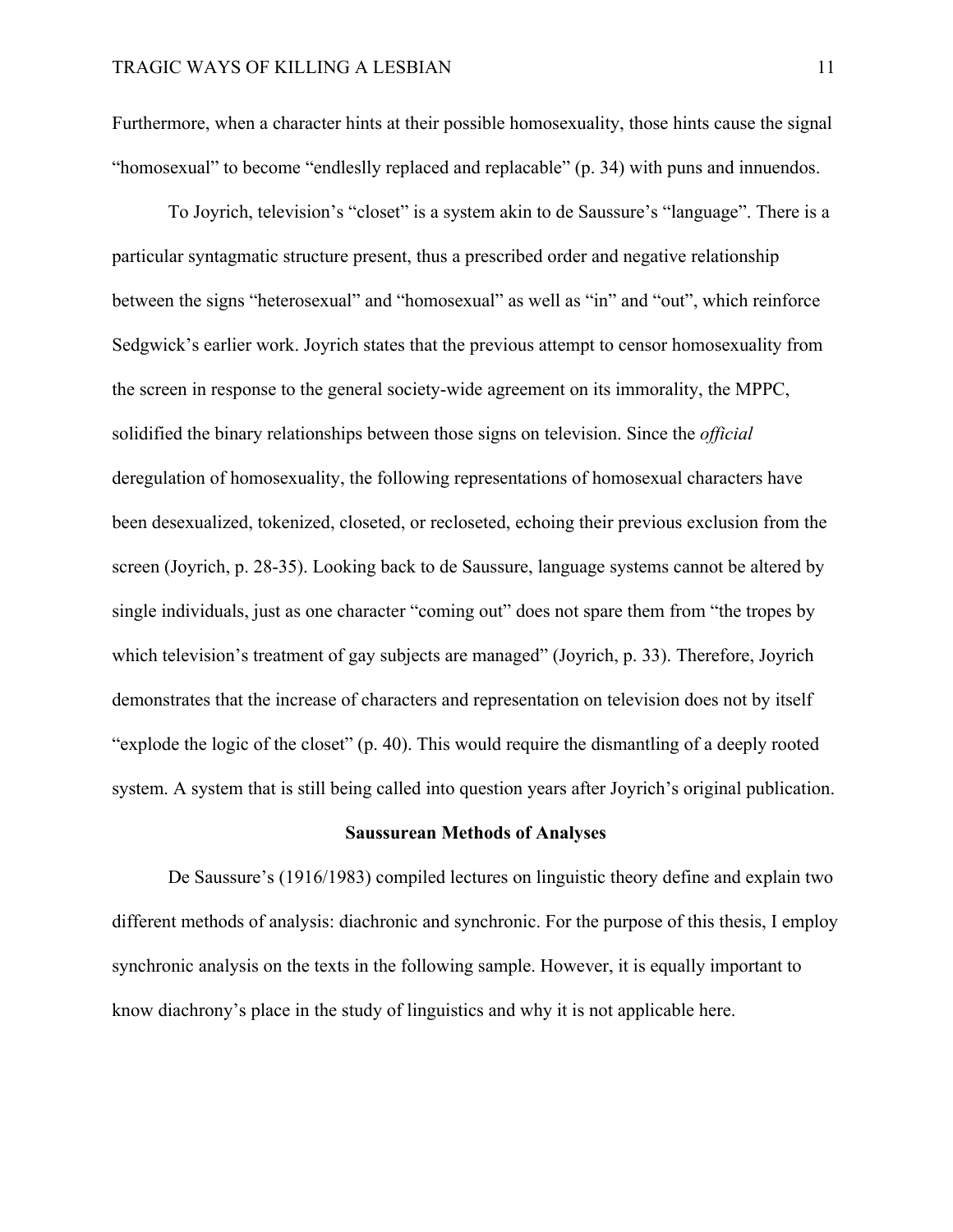Diachronic analysis is used when studying a language's evolution over time, often the entire lifespan of that language up to the current point of reference (p. 89). This method is a historical one, analyzing language in a non-grammatical fashion, as opposed to synchrony (p. 140). If we are to look at the lifespan of a single language, we will see that it consists of hundreds of years of ever-present developmental shifts (p. 139). The same cannot be said of lesbian representation in television. Lesbian women have only been regularly broadcast over the last 43 years (LGBT Fans Deserve Better), which is not enough to draw any diachronic conclusions. Moreover, if we are to uncover the working systems of a lesbian narrative which prescribes her closeting by means of death, then that analysis is inherently grammatical, by its having to do with syntax. Since grammar is necessary to determining the mechanisms by which a lesbian woman is killed, synchronic is a more appropriate method.

Synchronic analysis is the study of language within a specific moment, looking closely at "the logical and psychological connexions between co-existing items constituting a system, as perceived by the same collective consciousness" of a linguistic phenomenon (p. 98). There are two different kinds of relations that present themselves in the synchronic study of language, the Syntagmatic and the Associative (p. 121).

dé-faire -

*Figure 1*. An example of Syntagmatic relations. (de Saussure, 1916/1983, p. 127)

Syntagmatic relations are linear patterns of interdependent elements arranged in a syntactical fashion and adhering to certain grammatical rules assigned collectively by those that use the language (p. 122). De Saussure depicts this relationship using the French verb *dé-faire*,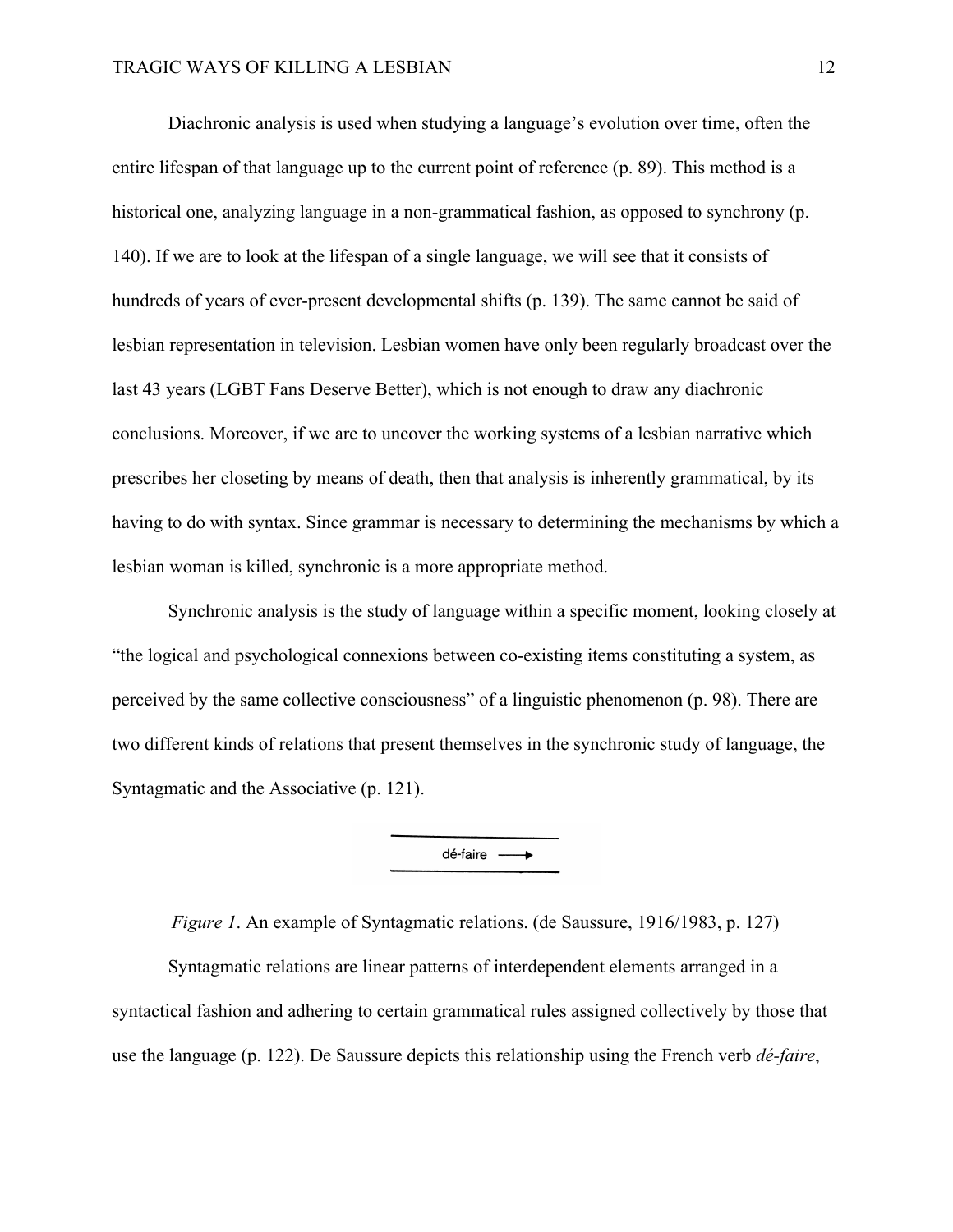translated as "to undo" (*Figure 1*). In this example, the sign *dé-faire* is placed at the beginning of a sequence according to an arrow, which determines its position in relation to other signs. If there is an identifiable pattern present in the life of a lesbian character, or in their death, then this pattern would be constructed syntagmatically, because each sign whose signal prompts a particular conceptualization of homosexuality can be traced temporally along the narrative.



*Figure 2.* An example of Associative relations. (de Saussure, 1916/1983, p. 125)

Associative relations are connections that one automatically makes between a word, or its components, and like counterparts (p. 121-125). De Saussure explains these connections as branches shooting in a multitude of directions, implying an indeterminate order of possibilities (*Figure 2*). Each ray represents a certain associative cluster, the left-most being conjugations of the verb, *enseignement*, translated as "to teach" (p. 124). Then moving to the right, relations formed between words with like significations and similar terminations (p. 124). Associative relations would explain the stability of cross-text patterns in my period of study. Even if the ways in which lesbian characters die are strikingly similar, it is understood that similarities are coincidental, not conspiratorial. Before a sign can be placed in its qualifying segment of a system, "we call upon associative groups" (p. 128) to select the sign perceived as the most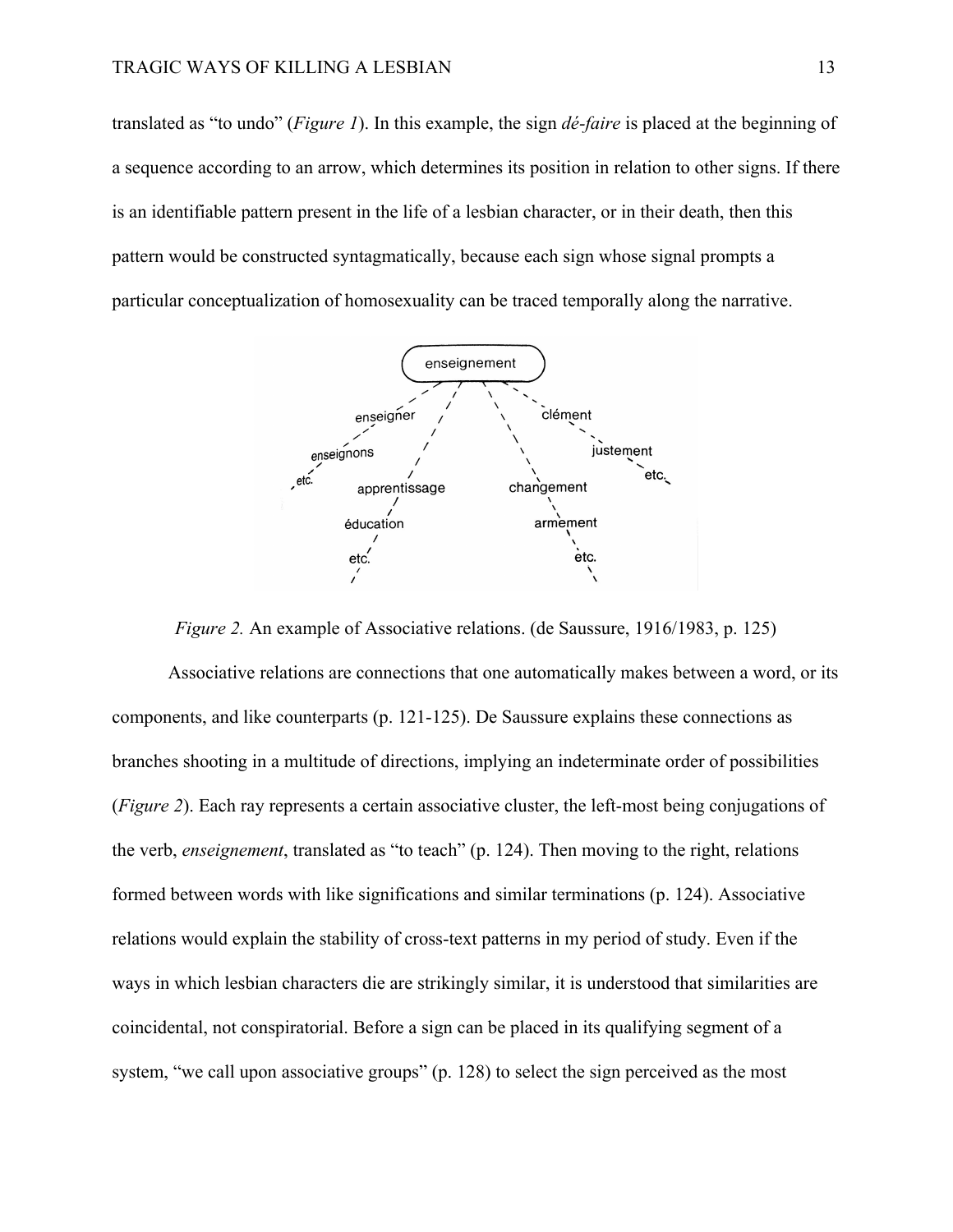appropriate for that syntagma, which are "combinations based on sequentiality" (p. 121). The signs which present themselves in the syntagmatic, patterned, construction of a lesbian narrative are consequently what the writers of that narrative automatically perceive as the most appropriate.



*Figure 3.* An example of both relations. (de Saussure 1916/1983, p. 127)

Syntagmatic and Associative relations work together in ways habitually and conventionally pre-established by the language users (p. 126). It is determined that *dé-faire* belongs at the beginning of this given syntagm based on its position in front of the arrow which points to the remainder of that sequence. However, *dé-faire* is not the only syntagma, or sign that could be used in that syntagm. It is simply the sign that an individual's automatic associations determined to be the best choice. Pictured are the other possible combinations which could have been chosen but were not, due to the context of the signs place in the syntagm. In this way, de Saussure describes language as a "dual system" (p. 128). I apply this dual relational system to narrative.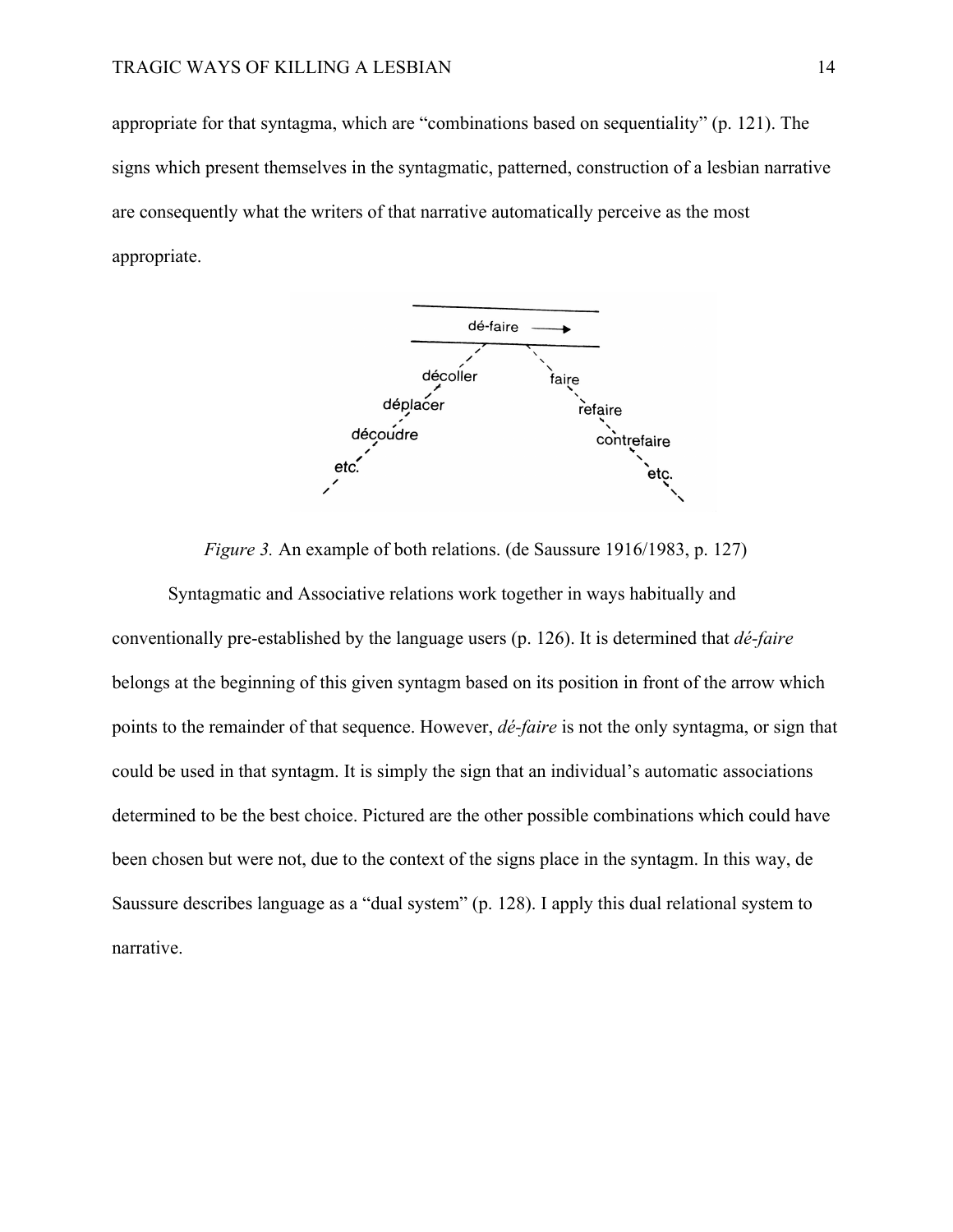#### **Methods**

In order to develop a manageable sample size, I implemented the following constraints to all documented deaths of lesbian and bisexual characters on television available (Bernard, 2016):

- 1. The television show production must be based in the United States.
- 2. The character must identify as a lesbian woman.
- 3. The character must have a recurring role in the narrative.
- 4. The death must take place within the 2010-2019 window.

Information about each television show, made available by the production company, determined the location and year of production. The list of deaths made available by Bernard (2016) only recorded *recurring* lesbian and bisexual characters. These characters were cross-referenced with those in the LGBT Fans Deserve Better "Lesbian Archives", which confirmed whether or not the characters were, in fact, recurring. Finally, as a precaution, definitive sexual orientation of a character was established by identifying either the "coming out" story (when a character was forced to reveal their sexual orientation to family or peers), the verbally declared orientation, or the sex of chosen romantic partners during the character's time in the narrative. It is important, however, to mention that the chosen sex of romantic partners does not necessarily constitute a clear identification of sexual orientation. LGBT Fans Deserve Better (2017) found that 73 out of the 347 total lesbian characters had male love interests and only 46.5% of them had relationship story arcs with female love interests. This was taken into account when determining character orientation.

After constraints were applied, each remaining television show was assigned a consecutive number. 6 of these numbers were randomly selected from the range of available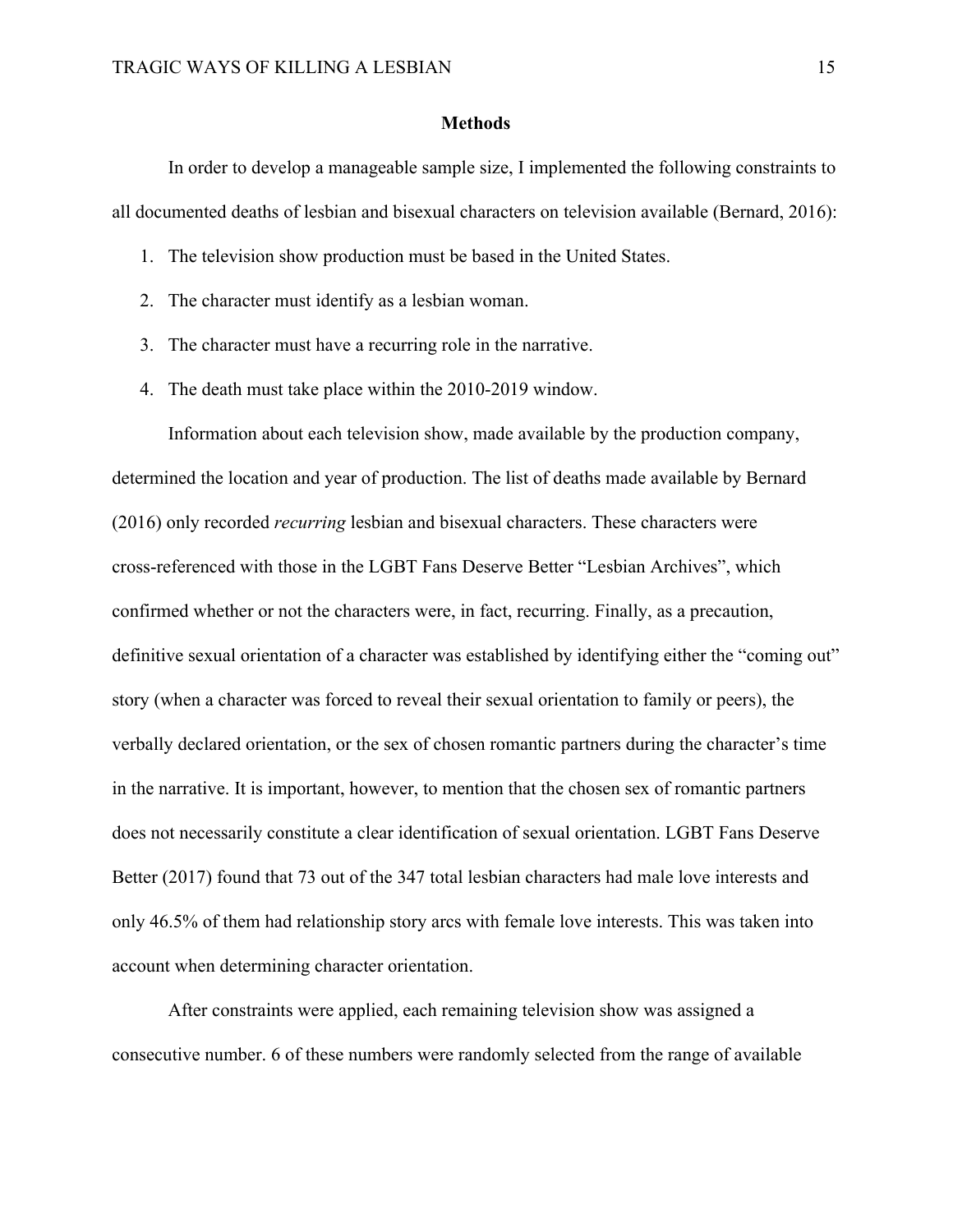shows using a random integer generator, to avoid confirmation bias. The generator did not allow for repeating numbers. The 6 randomly selected shows are the final screening sample. It was determined when the character became a part of the narrative, the entire length of their story was viewed, and extensive observational notes were taken. In the following section, findings undergo a cohesive, but by no means exhaustive, structural analysis, looking for patterns, and features of those patterns, that produce a character's death. Patterns and features across the entire sample are compared to identify similarities and stability. Potential social implications are also discussed.

#### **Syntagmatic Relations**

The *Figures* (*4-9*) below represent the linear, syntagmatic relations between identified signs in the narratives of each lesbian character, explicitly or implicitly linked to her sexual orientation. Each text, and subsequently each character, is motivated by these syntagms and the resulting relationships between syntagmas. It bears repeating that these constructions of narrative operate under the prescribed "grammatical" conventions that the collective of those who interact in anyway with television as a medium actuate passively by means of social interaction (de Saussure).

# **Heterosexual Love(rs)?**

The early introduction of a heterosexual love interest immediately reinforces the paridoxical relationship between the hetero- and the homo-, and epistemically so. Heterosexual viewers can learn about homosexuality by identifying what it is not, in negative reference to characters like themselves (Sedgwick). The relationship between the heterosexual and the homosexual has traditionally functioned as parallel to the relationship between being "out" and "in" (p. 22), as Joyrich recalls.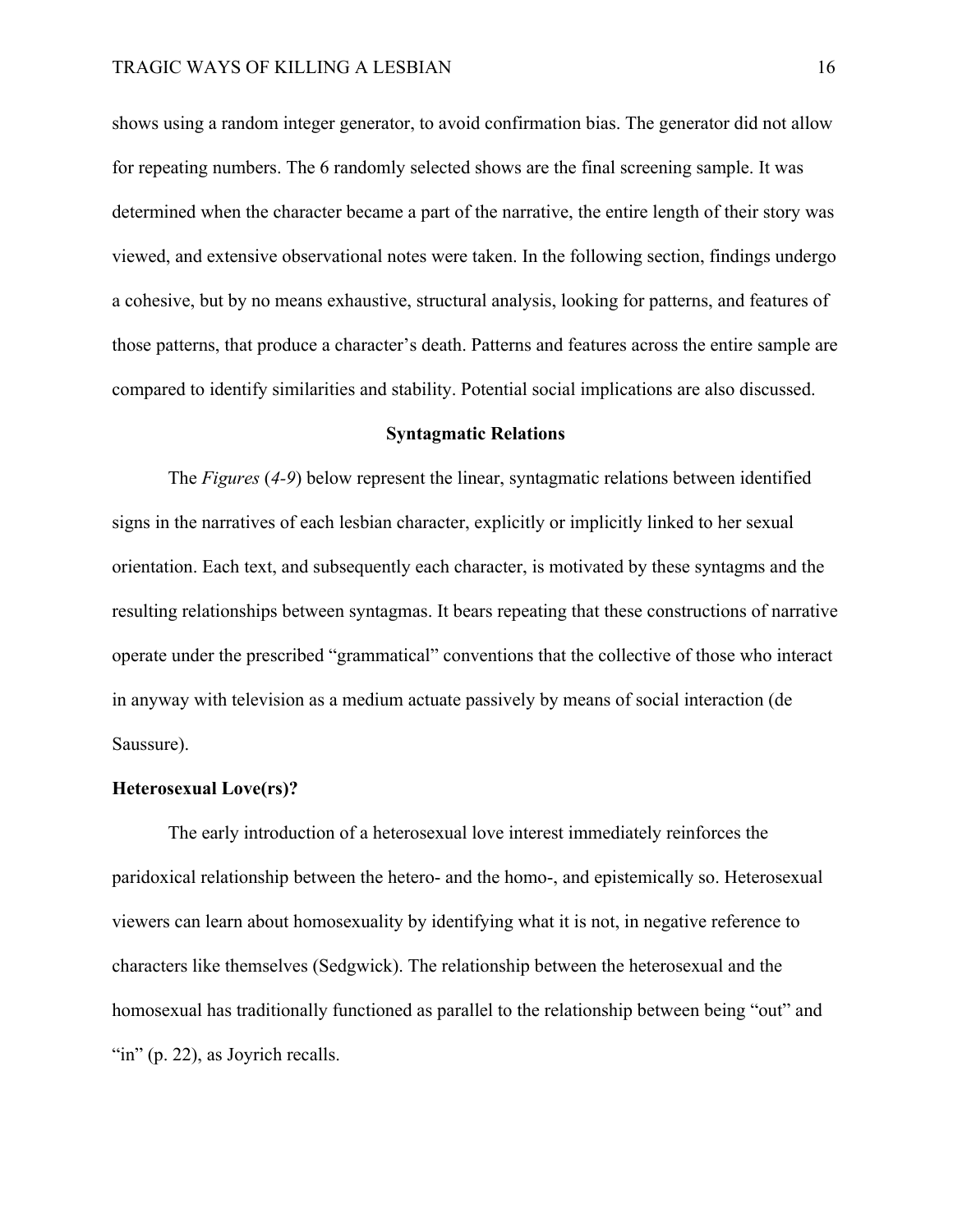

#### **Shana**

*Figure 4*. Shana of *Pretty Little Liars* (2011-2014).

The syntagms indicate that a rejection, abandonment, or severe emotional downturn follows the introduction of a heterosexual woman. While Shana is not overtly rejected, the main protagonists, who she attempts to murder, exclaim that Shana's heterosexual love interest would never love her back. This occurs immediately before one of them shoves Shana off a ledge to her death. So, what if these homosexual characters are "out", as were all of those in the sample? The question of why a character has these love interests, despite their being fully aware of the potential consequences for excessive romantic involvement (or investment, rather), can be answered by acknowledging the lingering "logic of the closet" (Joyrich, 2009, p. 40).

Assuming that the system of "out" and "in" has not been completely eradicated, given Joyrich's assertion that a change would necessitate the entire upheaval of that system by its users, heterosexual love interests are assigned to homosexual characters as a way to correct their "outness". By not allowing a homosexual character to act out a homosexual relationship on the screen, they are "desexualized" (Joyrich, p. 28) and thus steered back to the closet, satisfying the current system's order. Annie's case is particularly relevant here. After kissing her love interest, Natalie, and being rejected immediately after, the first closeting occurs. Natalie initiates intimacy next, claiming it is for Annie's emotional benefit. The following morning, Annie is abandoned for Natalie's ex-boyfriend. The viewers are deprived of a homosexual romantic or sexual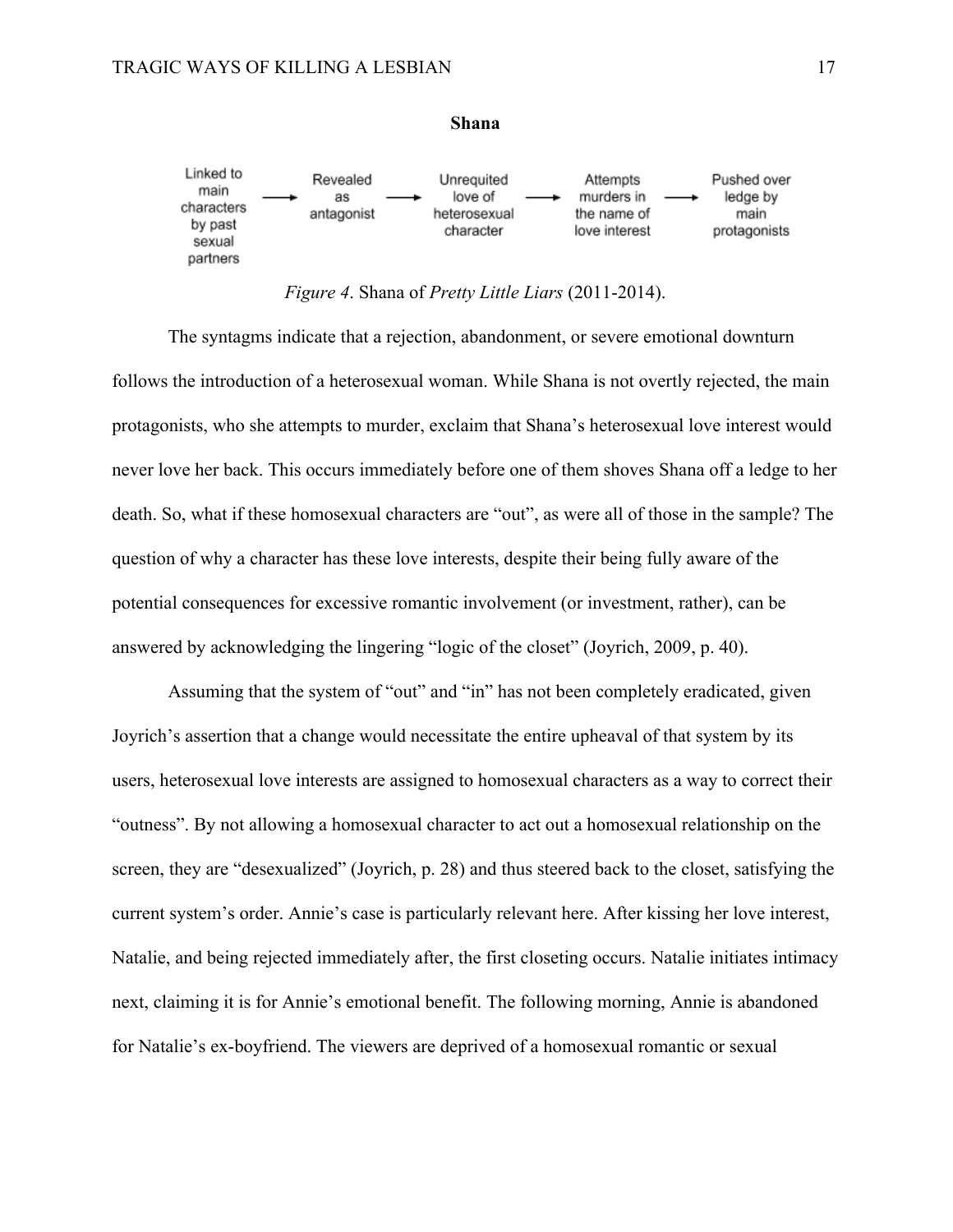#### TRAGIC WAYS OF KILLING A LESBIAN 18

interaction for longer than a matter of seconds, and even that interaction is corrected by the heterosexual's return to a male partner.

#### **Annie**



*Figure 5.* Annie of *Siberia* (2013)

# **Isolation**

A lesbian character's isolation is a direct representation of her closeting (*Figure 6*). Denise is too afraid to tell her love interest how she really feels. To heighten her own courage, she offers to guide two other survivors of the undead virus to a store that might have much needed supplies inside. Once there, she physically separates herself from the group, entering a room she knows contains an undead threat. After surviving that encounter unscathed, she alone attempts a more dangerous feat, removing an ice chest from a car with an undead creature inside. This ice chest poses no immediate benefit to the group. To Denise, it is proof of her strength. Before she can get away from the car, the undead grabs her. When the group hears her struggling, they come to the rescue. Denise refuses their help, and eventually "kills" the undead, right before it bites her.

#### **Denise**



*Figure 6*. Denise of *The Walking Dead* (2015)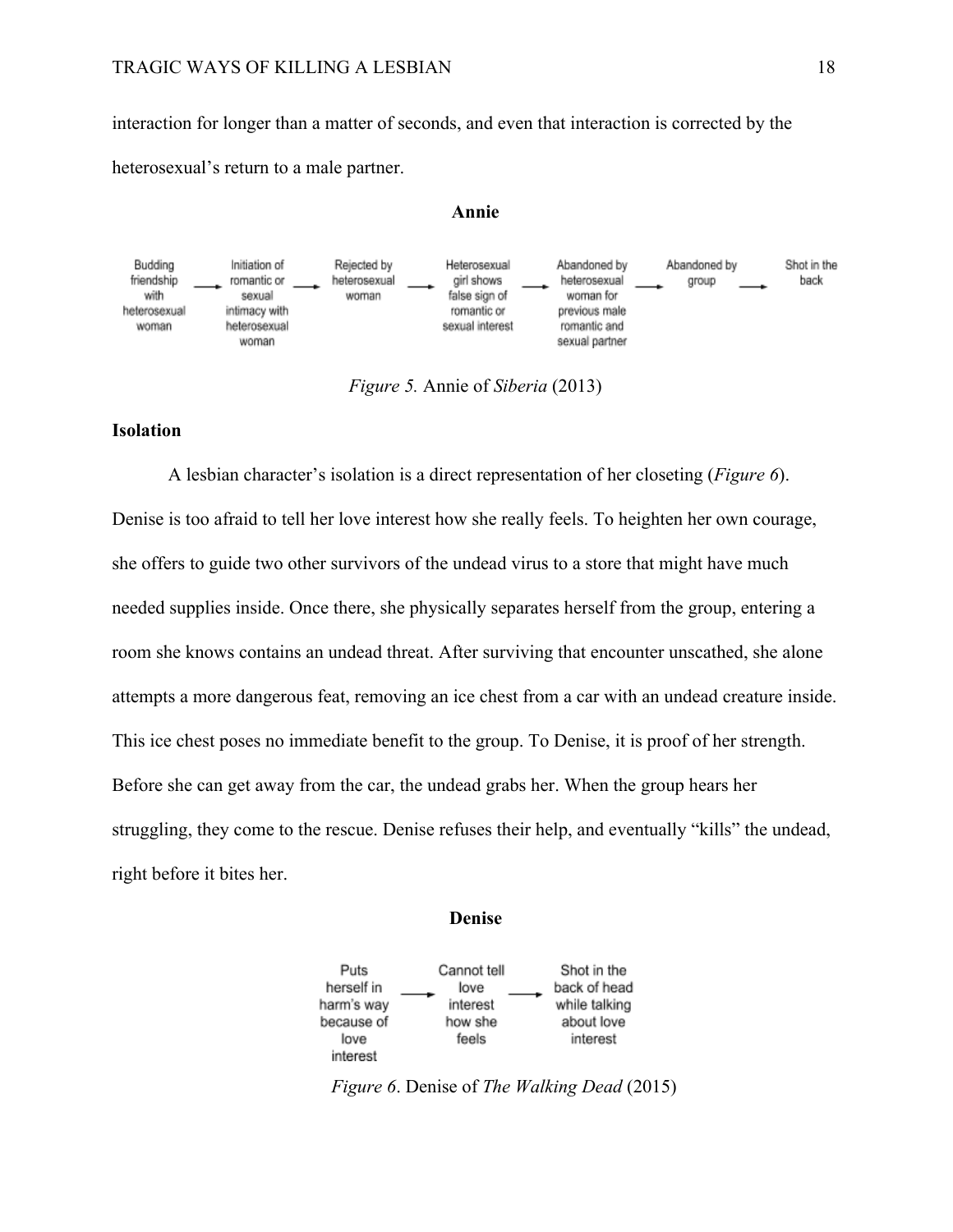In a speech just before her death, Denise tells the other survivalists that her reckless behavior was, in fact, empowering. It had helped her finally admit to loving another female character in their group. For Denise, being "out" is an overwhelming possibility, even if she is already comfortable with her own homosexuality. The choice to isolate is compelled when Denise is faced with the idea of performing a homosexual relationship in practice. While in a closet of her own making, she works through her insecurities, which take the physical form of an undead creature. When she returns to her companions, in each case, she is more comfortable with herself. Here, she practices the act of exiting the closet, of being "out", to prepare for a future homosexual interaction.

## **Bullet**



*Figure 7.* Bullet of *The Killing* (2013)

### **Death is In**

"Life" vs. "death" is another of the many binaries which can be respectively exchanged with the heterosexual and homosexual relationship (Joyrich, p. 21). As demonstrated, in cases where a heterosexual woman is involved in the sexual or romantic narrative of a lesbian character, negative consequences follow. Even after their initial rejection, Bullet is abandoned by a friend, Annie is abandoned by her group, and Poussey develops a dependency on substances. But, those are not the only consequences that necessitate discussion.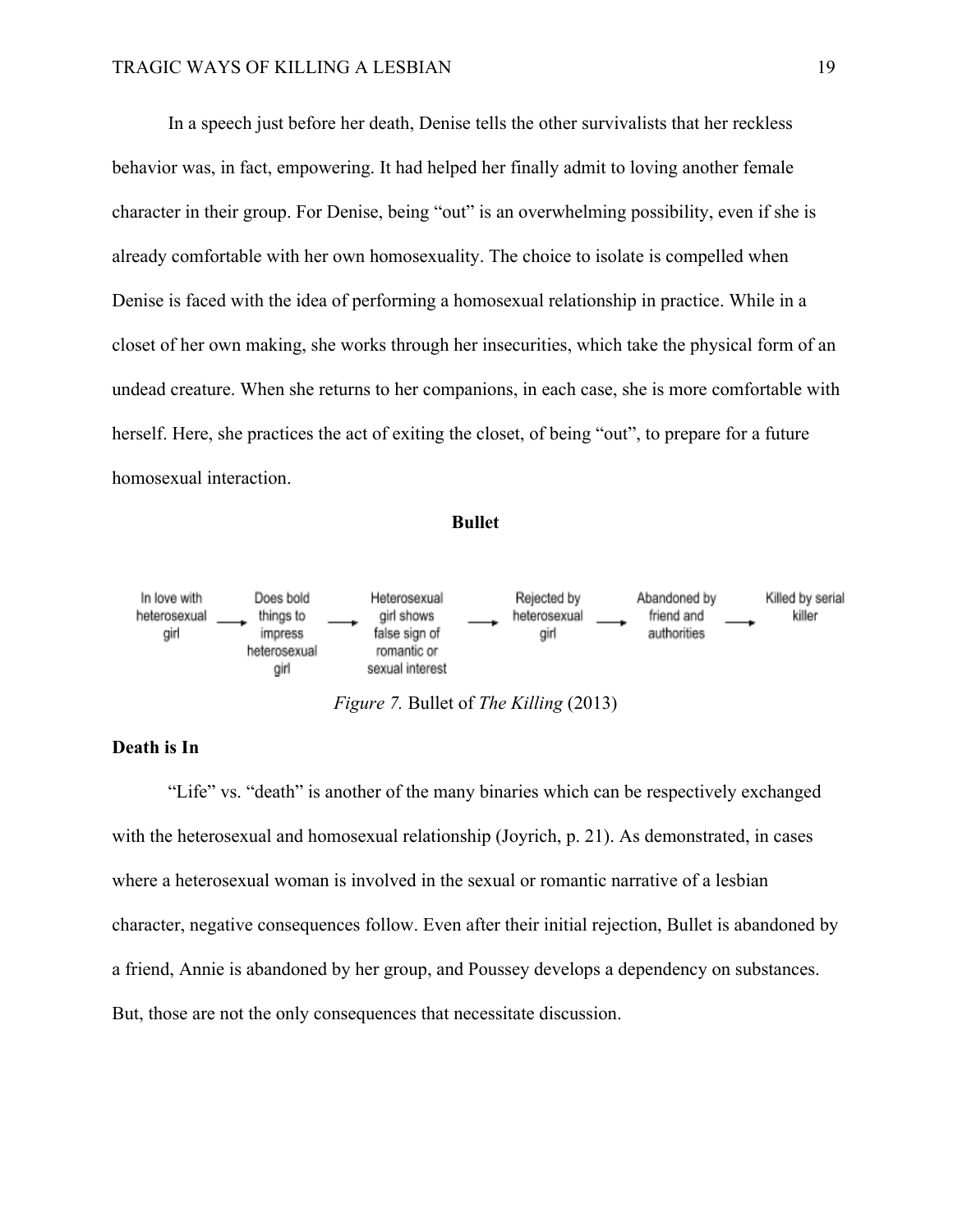

*Figure 8*. Bebe of *American Horror Story: Cult* (2017).

As a lesbian woman struggles between "in" and "out", she simultaneously advances within her prescribed narrative sequence towards the "appropriate" end: death. The narrative events which represent her closeting, such as a heterosexual love interest's rejection or a self-isolation, are often temporary or unsuccessful. Therefore, to satisfy the systemic binary and produce the desired "in" result, death is assigned as the ultimate "in". When this is the case, the lesbian character can no longer escape her closet. She is nailed in it. Although "out" lesbian characters are now more often represented on the screen, it appears, by the construction of narratives here, that a defiance of systemic heteronormative performance, or homosexual invisibility, are factors which contribute to their deaths.

## **Poussey**



*Figure 9.* Poussey of *Orange is the New Black* (2013-2017)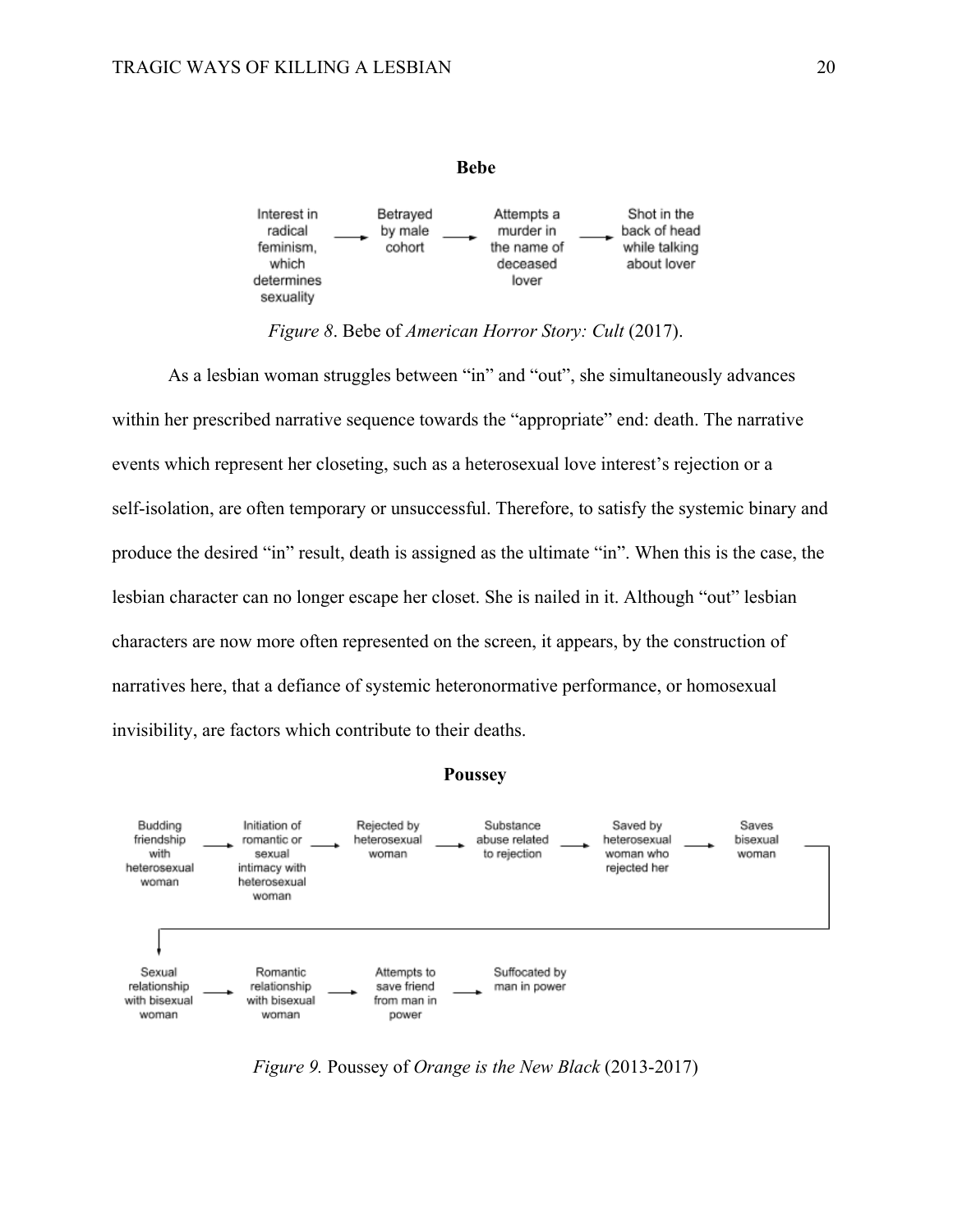## **Associative Relations**

Now that the narrative construction of each character has been identified, and overarching structural patterns were discussed in relation to Joyrich and Sedgewick's closet, associative relations between texts will be identified.

#### **Cross-text Patterns**

The majority of characters had negative experiences with love interests, except for Bebe. Although, her love interest is deceased by the time of her death. A few characters, Bebe and Shana, use acts of physical aggression to perform their sexualities. Shana threatens violence to avenge her love interest. Bebe threatens a man, because he is a threat to her cause, which directly links to her radical sexual ideals. All of the lesbian characters experience an inability to cope. Whether they are rejected, abandoned, or turn to substances, the lesbian characters do not properly confront issues which overwhelm them.

# **The Murders**

To look at the deaths of lesbian characters and their associative relations, one must recognize the commonalities that they share. If the deaths are the products of a common convention, then they should present similarly. In the case of these 6 texts, each lesbian woman was murdered. This associational connection allows one to make preliminary inferences about the representation of an "out" lesbian woman.

While the syntagms determine that the death of a lesbian woman should occur, to satisfy the "in" vs. "out", "heterosexual" vs. "homosexual", and "life" vs. "death" binaries, they do not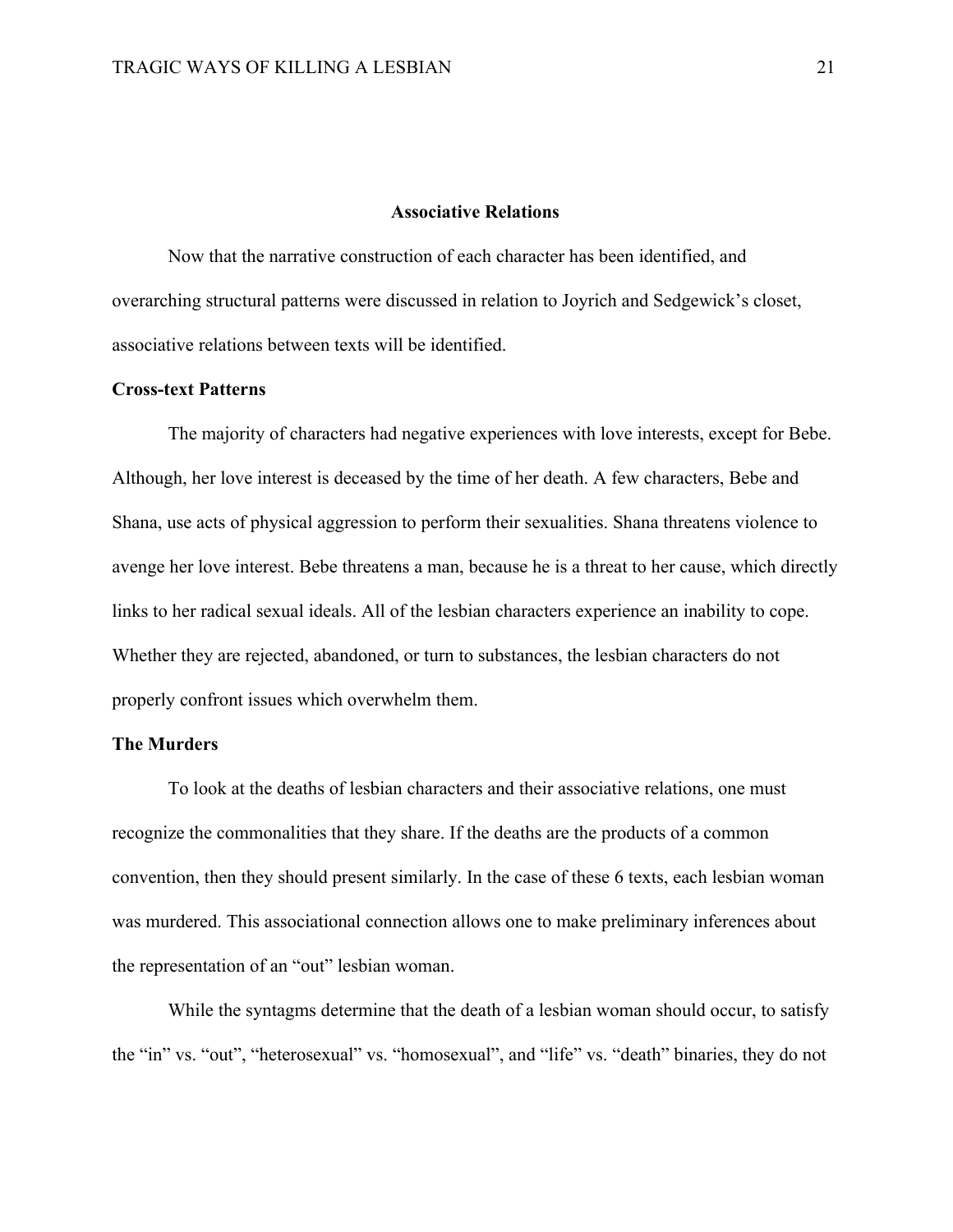determine their own syntagmas, the way in which a lesbian woman dies. Syntagmas are paradigmatic; their signs can be exchanged for others with different signals or significations and still be intelligible to the language user (De Saussure). As long as signs satisfy the paradigms conditions, they are acceptable replacements (De Saussure). The murders of lesbian women are then, products of a collective automatic association, because they are shared.

#### **Implications**

In a time where television viewers are enamored with choice, the study of queer representation is vital. Audience fragmentation creates small groups, with niche interests, who gather around just one portion of multiple television channels and multiple streaming platforms (GLAAD 2018). This means that queer viewers will most likely be watching shows with queer characters, given the ability to choose (Joyrich, 2014). This thesis dissects patterns in the representation of lesbian women, and in doing so, points to a correlation between narrative systems and strict societal systems. As it stands, lesbian women are still struggling with their right to leave the closet. The structuring of their narrative constructions must drastically change, as a whole, before representation can truly be positive.

The introduction of this structural method of analysis to narrative is useful in determining the direction of equity in television. 2019 has been, empirically, a much better time for LGBTQ representation in comparison to years past (GLAAD, 2018). However, the construction of narratives broadcasted is a more accurate measure of where we are on TV.

#### **Limitations**

As a member of the LGBTQ community, I do have a stake in the results of this research. However, I believe that my personal interest in this topic pushed me to approach the work with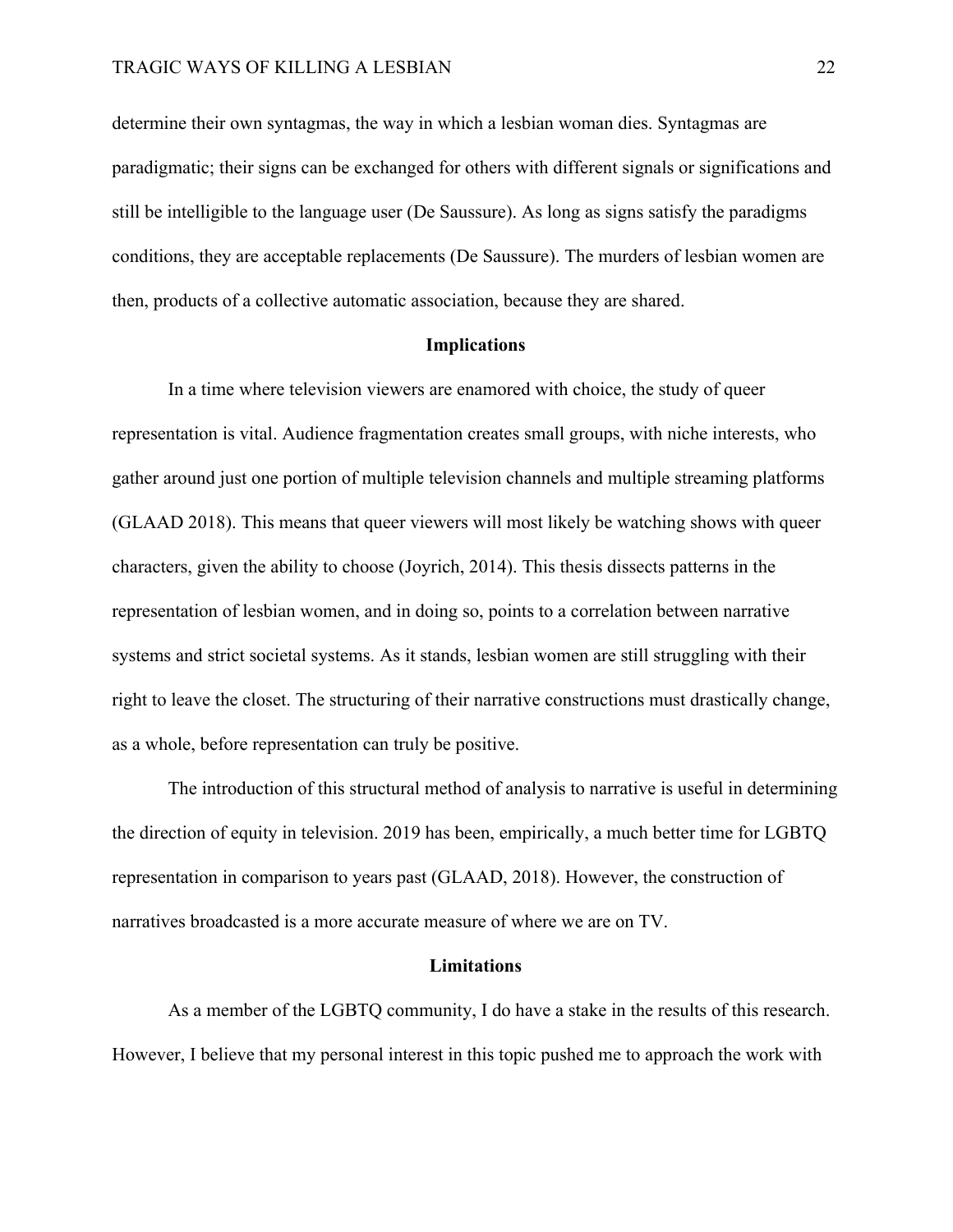more respect, detail, and care. Using random selection to compile the sample is one way that I avoided imposing my own biases.

The research was limited in its scope and sample size. There are a vast amount of documented deaths (Bernard, 2016) and social and cultural significance that could have been analyzed. However, this kind of extensive research would be recommended as an area of future inquiry. One could apply synchronic analysis to the entire dataset and compare patterns across time periods, which would be a formidable, but likely rewarding, task.

I cannot attempt to account for all members of the LGBTQ community, or other marginalized groups, because prejudices across identities, races, ethnicities, etc. are not comparable. This could result in large structural differences among patterns. Future research on the representation of various groups using this method of analysis would be interesting both for advocacy and comparison.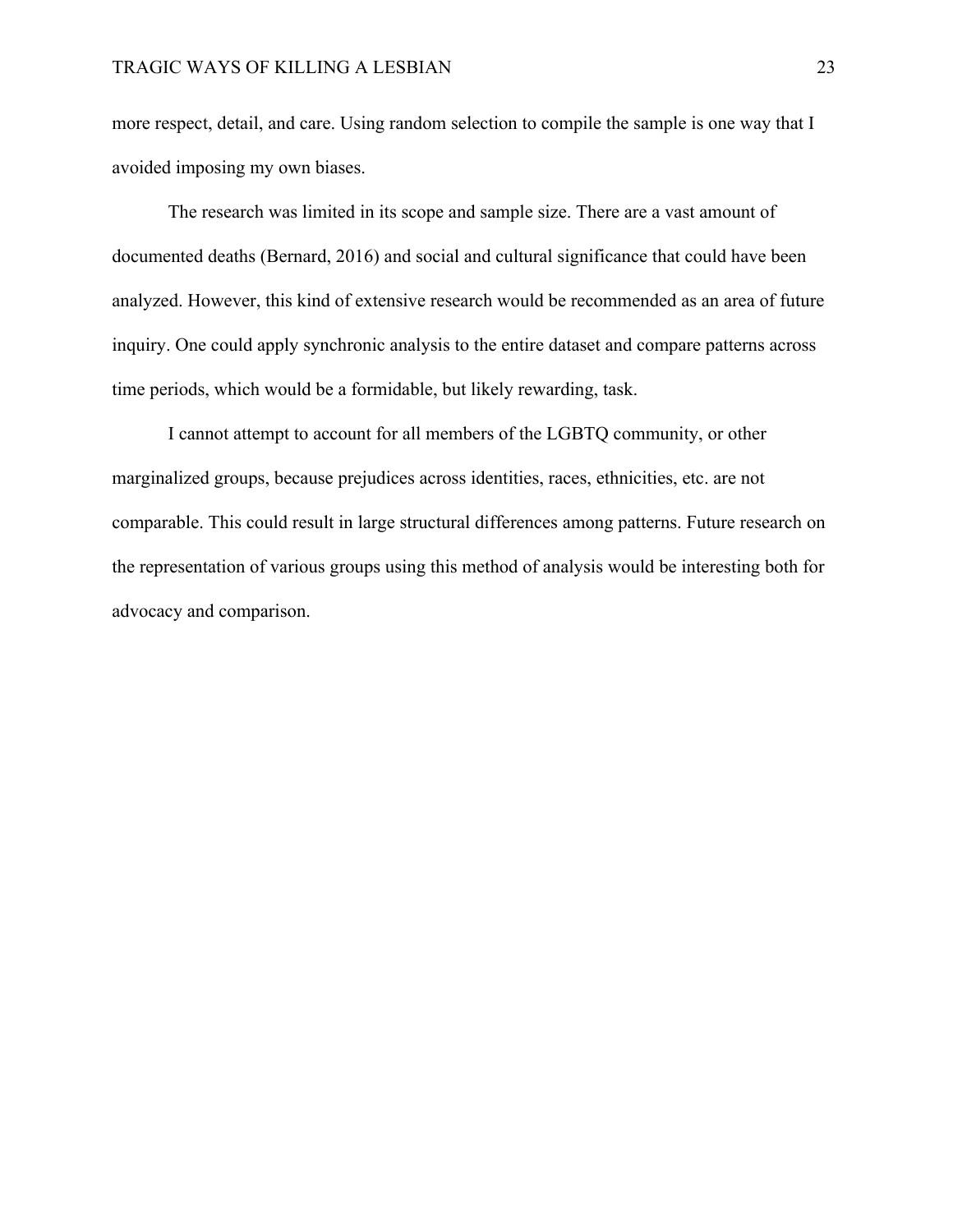#### References

- All Dead Lesbian and Bisexual Women on TV 2016-2017. (2016, June 1). Retrieved May 16, 2019 from
	- https://lgbtfansdeservebetter.com/all-dead-lesbian-and-bisexual-women-on-tv-2016-2017 /.
- *American Horror Story: Cult* [Television series]. (2017, September 5). FX.
- Becker, R. (2006). *Gay TV and straight America*. New Brunswick (N.J.): Rutgers University Press.
- Bernard, M. L. (2016, March 11). All 208 Dead Lesbian and Bisexual Characters On TV, And How They Died. *Autostraddle*. Retrieved August 12, 2019 from www.autostraddle.com/all-65-dead-lesbian-and-bisexual-characters-on-tv-and-how-theydied-312315/.
- DeKnight, S. S. (Writer), & Gershman, M. (Director). (2002). Seeing Red [Television series episode]. In J. Whedon (Producer), *Buffy the Vampire Slayer*. Los Angeles, California: United Paramount Network.
- De Saussure, F. (1983). *Course in General Linguistics*. (Roy Harris, Trans.). London: Bloomsbury. (Original work published 1916)
- Fans revolt after gay TV character killed off. (2016, March 11). Retrieved from https://www.bbc.com/news/blogs-trending-35786382
- Gay & Lesbian Alliance Against Defamation. (2018). *Where We Are On TV 2018-2019*. http://glaad.org/files/WWAT/WWAT\_GLAAD\_2018-2019.pdf.
- Gay & Lesbian Alliance Against Defamation. (2017). *Where We Are On TV 2017-2018*.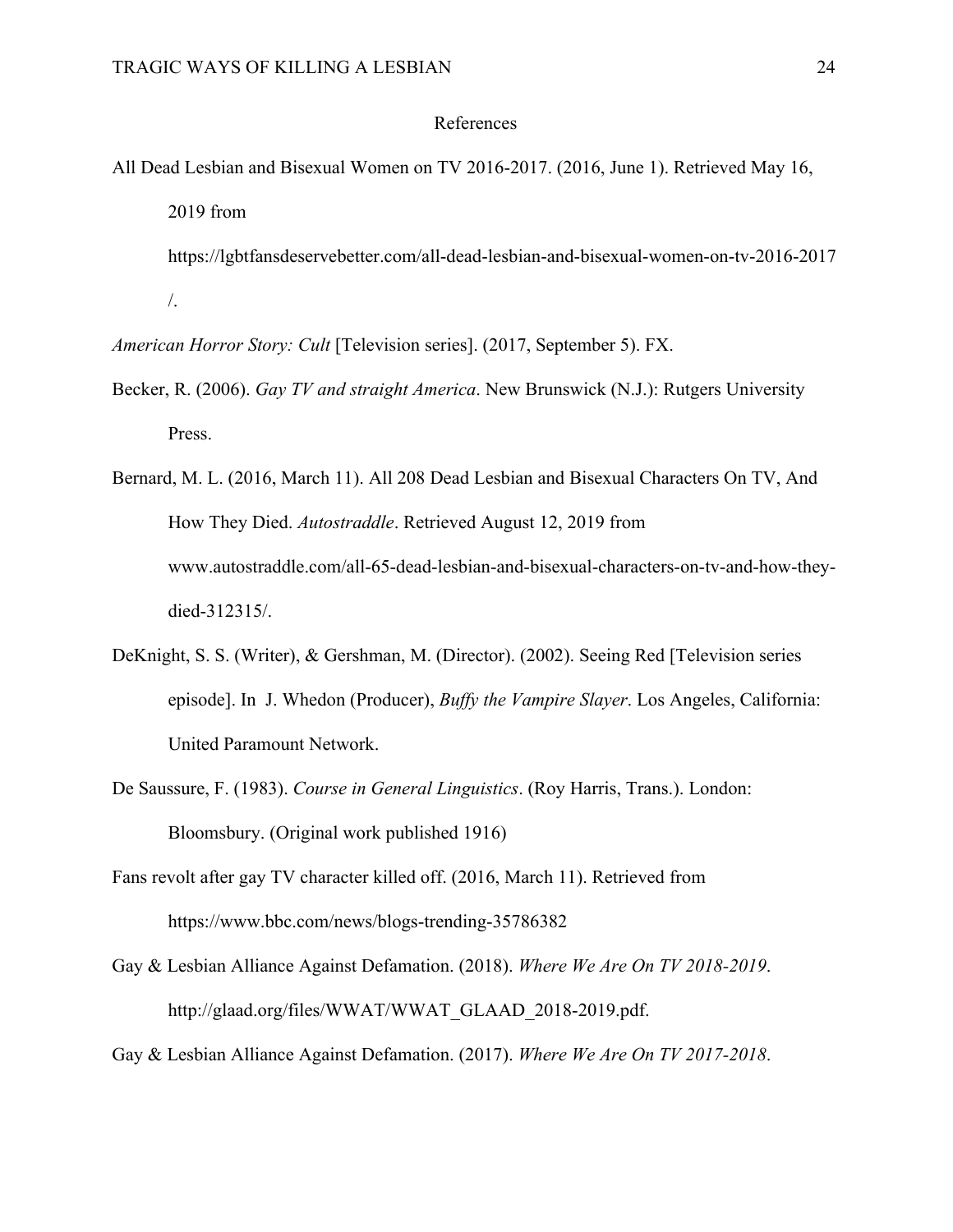https://glaad.org/files/WWAT/WWAT\_GLAAD\_2017-2018.pdf

- Gay & Lesbian Alliance Against Defamation. (2016). *Where We Are On TV 2016-2017*. http://glaad.org/files/WWAT/WWAT\_GLAAD\_2016-2017.pdf.
- Gross, L. P. (2002). *Up from invisibility: Lesbians, gay men, and the media in America*. New York: Columbia University Press.
- Joyrich, L. (2014). Queer Television Studies: Currents, Flows, and (Main)streams. *Cinema Journal,53*(2), 133-139. doi:10.1353/cj.2014.0015
- Joyrich, L. (2009). Epistemology of the Console. In G. Davis & G. Needham (Eds.), *Queer TV: Theories, Histories, Politics* (pp. 15-47). New York: Routledge.
- LGBT Fans Deserve Better. (2017). [Infographic illustrations of statistics about lesbian and bisexual women on TV from 1976-2016]. *Lesbian and Bisexual Women on TV*. Retrieved from
	- https://lgbtfansdb.com/editorial/lesbian-bisexual-women-tv-look-state-representation-197 6-2016/.
- Lesbian Archives. (n.d.). Retrieved from https://lgbtfansdeservebetter.com/list/lesbian/
- Loraux, N. (1994). *The children of Athena Athenian ideas about citizenship and the division between the sexes*. (Caroline Levine, Trans.) Princeton, N.J: Princeton Univ. Press. (Original work published 1981)
- Loraux, N. (1991). *Tragic ways of killing a woman*. (Anthony Forster, Trans.) Cambridge, MA: Harvard University Press. (Original work published 1985)
- Monoson, S. S. (1997). Books in Review. *Political Theory,25*(2), 302-305.

doi:10.1177/0090591797025002008